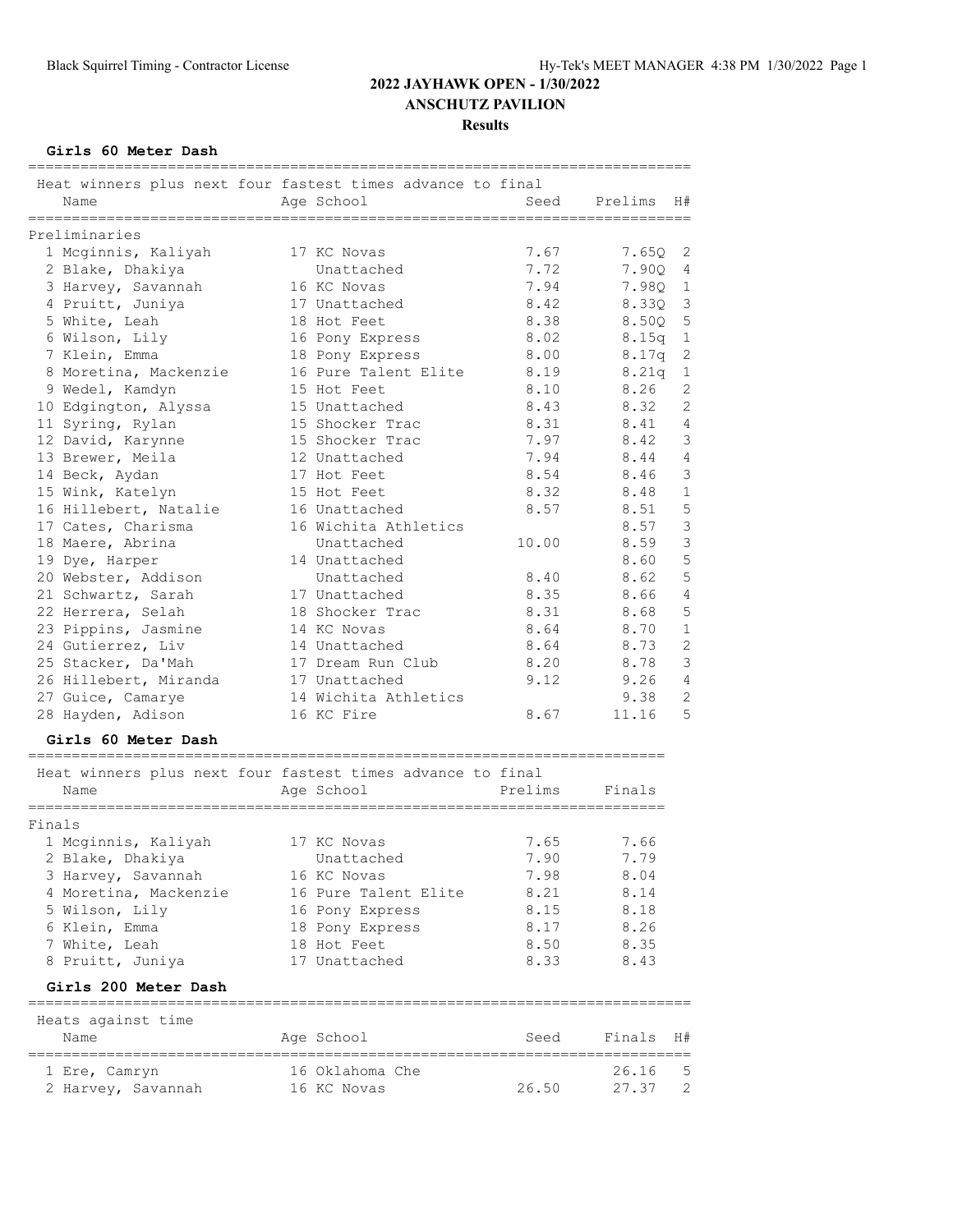#### **....Girls 200 Meter Dash**

| 3 Wedel, Kamdyn                                   | 15 Hot Feet          | 27.00 | 27.51 | $\mathfrak{D}$ |
|---------------------------------------------------|----------------------|-------|-------|----------------|
| 4 Pruitt, Juniya 17 Unattached                    |                      | 26.54 | 27.89 | $\mathfrak{D}$ |
|                                                   |                      | 28.24 | 27.94 | 4              |
|                                                   |                      | 28.39 | 28.09 | 4              |
| 7 David, Karynne                                  | 15 Shocker Trac      | 27.01 | 28.15 | 2              |
| 8 Shelby, Adryana                 15 Shocker Trac |                      | 28.09 | 28.31 | 3              |
|                                                   |                      | 27.80 | 28.46 | 3              |
| 10 Webster, Addison Unattached                    |                      | 28.00 | 28.66 | 3              |
| 11 Pippins, Jasmine 14 KC Novas                   |                      | 28.52 | 28.68 | 5              |
| 12 Hillebert, Natalie 16 Unattached               |                      | 28.52 | 28.77 | 5 28.768       |
| 13 Cates, Charisma                                | 16 Wichita Athletics |       | 28.77 | 6 28.769       |
| 14 Lewis, Brynn                                   | 14 Hot Feet          | 28.50 | 29.06 | 4              |
| 15 Bumgarner, Iris 16 Unattached                  |                      | 27.60 | 29.13 | $\overline{2}$ |
| 16 Dye, Harper 14 Unattached                      |                      | 28.23 | 29.30 | 4              |
| 17 White, Leah 18 Hot Feet                        |                      | 27.70 | 29.34 | 3              |
| 18 Gutierrez, Liv 14 Unattached                   |                      | 28.86 | 29.47 | 5              |
| 19 Maere, Abrina                                  | Unattached           | 28.27 | 29.67 | 4              |
| 20 Hayden, Adison                                 | 16 KC Fire           | 30.00 | 29.70 | 6              |
| 21 Ellis, MonTaja                                 | 18 Wichita Athletics | 30.78 | 29.90 | 6              |
| 22 Herrera, Selah 18 Shocker Trac                 |                      |       | 30.10 | 6              |
| 23 Hillebert, Miranda 17 Unattached               |                      | 30.02 | 30.41 | 6              |
| 24 Guice, Camarye                                 | 14 Wichita Athletics |       | 32.09 | 6              |

#### **Girls 400 Meter Dash**

| Heats against time<br>Name<br>_____________________________ | Age School                                       | Seed Finals H# |             |                |
|-------------------------------------------------------------|--------------------------------------------------|----------------|-------------|----------------|
| 1 Blake, Dhakiya                                            | Unattached<br>27.258 (27.258) 59.071 (31.813)    |                | 57.98 59.08 | $\overline{1}$ |
| 2 Hubert, Quincy                                            | 18 KC Novas<br>28.776 (28.776) 1:01.939 (33.163) | 1:02.50        | 1:01.94     | $\overline{c}$ |
| 3 Schwada, Brenna<br>28.604 (28.604)                        | 17 Eqt<br>1:02.616(34.012)                       | 1:01.80        | 1:02.62     | $\mathbf{1}$   |
| 4 Ramboldt, Emma<br>28.893 (28.893)                         | 14 Dream Run Club<br>1:03.920(35.027)            | 1:02.00        | 1:03.92     | $\mathbf{2}$   |
| 5 Mayo, Taylor<br>29.611 (29.611)                           | 16 Unattached<br>1:04.465(34.854)                | 1:01.20        | 1:04.47     | $\mathbf{1}$   |
| 6 Lewis, Brynn<br>30.320 (30.320) 1:04.812 (34.492)         | 14 Hot Feet                                      | 1:04.20        | 1:04.82     | $\mathcal{S}$  |
| 7 David, Karynne<br>30.758 (30.758)                         | 15 Shocker Trac<br>$1:05.877$ (35.119)           | 1:04.28        | 1:05.88     | $\mathfrak{Z}$ |
| 8 Frye, Kallista<br>28.032 (28.032)                         | 17 Oklahoma Che<br>1:06.513(38.481)              | 1:02.00        | 1:06.52     | 2              |
| 9 Beckham, Eliana<br>31.545 (31.545)                        | 15 Unattached<br>$1:06.559$ $(35.014)$           | 1:05.00        | 1:06.56     | 3              |
| 10 West, Skylar<br>30.416 (30.416)                          | 18 Shocker Trac<br>$1:07.174$ (36.758)           | 1:02.58        | 1:07.18     | 2              |
| 11 Leggett, Tynee<br>31.606 (31.606)                        | 18 KC Novas<br>1:07.635(36.029)                  | 1:05.00        | 1:07.64     | $\overline{4}$ |
| 12 Burson, Livie<br>32.296 (32.296)                         | 18 Burg Track Club<br>$1:07.949$ (35.653)        | 1:05.00        | 1:07.95     | 4              |
| 13 Shelby, Adryana<br>33.585 (33.585) 1:08.466 (34.881)     | 15 Shocker Trac                                  |                | 1:08.47     | 5              |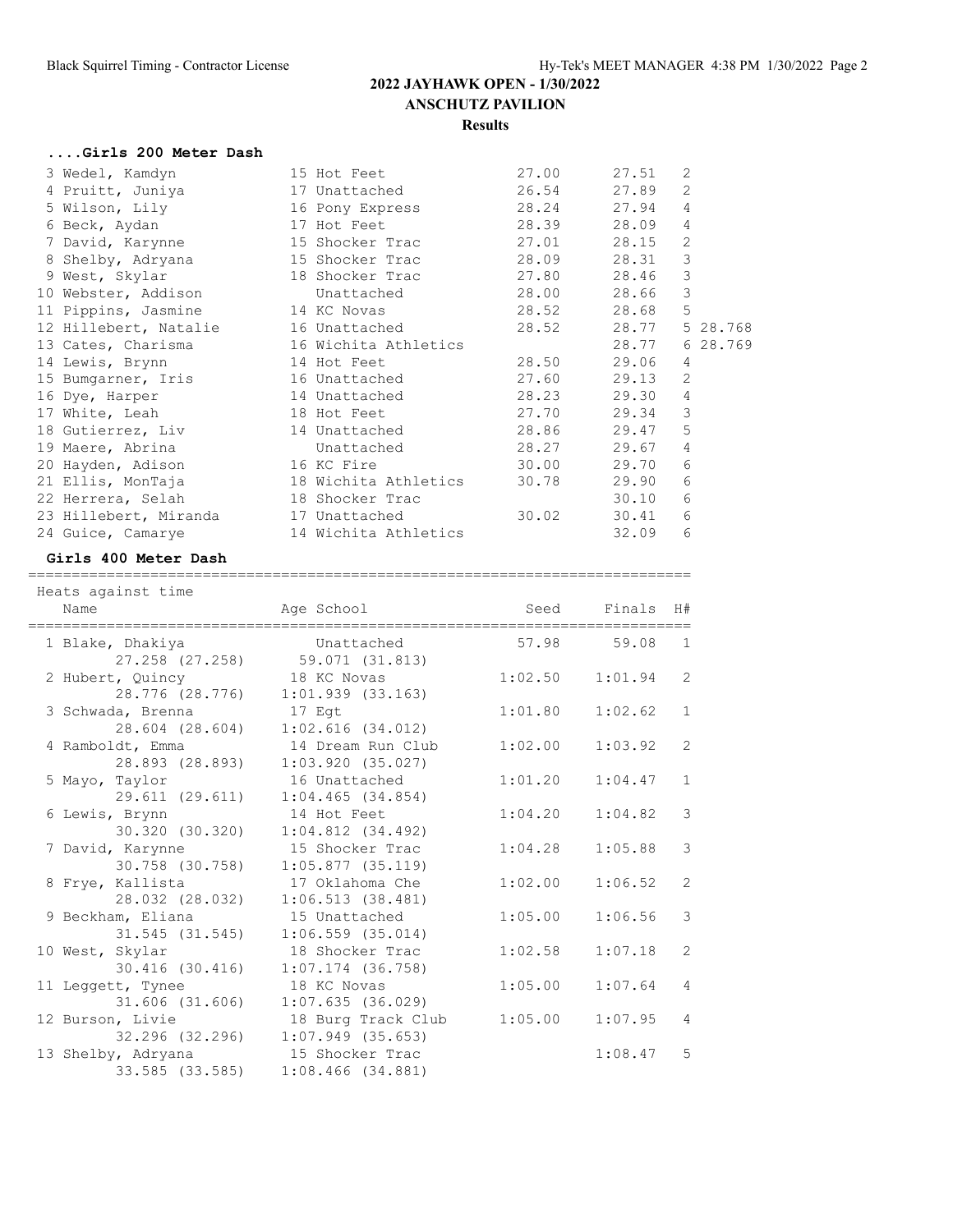#### **....Girls 400 Meter Dash**

| 14 Salsbury, Margarette | 15 Shocker Trac       | 1:03.00 | 1:08.70 | $\mathcal{B}$ |
|-------------------------|-----------------------|---------|---------|---------------|
| 31.039 (31.039)         | $1:08.691$ (37.652)   |         |         |               |
| 15 Harvell, Keianna     | 17 Shocker Trac       | 1:05.00 | 1:10.27 | 4             |
| 34.306 (34.306)         | $1:10.269$ (35.963)   |         |         |               |
| 16 Huffmaster, Alyssa   | 16 KC Novas           |         | 1:11.01 | 3             |
| 33.913 (33.913)         | $1:11.009$ (37.096)   |         |         |               |
| 17 Beck, Aydan          | 17 Hot Feet           | 1:05.12 | 1:12.69 | 4             |
| 32.167 (32.167)         | $1:12.689$ (40.522)   |         |         |               |
| 18 Marshall, Ella       | 17 Unattached         | 1:10.00 | 1:12.72 | -5            |
| 36.755 (36.755)         | $1:12.718$ (35.963)   |         |         |               |
| 19 Parmet, Maya         | 18 Dream Run Club     | 1:08.00 | 1:15.24 | .5            |
| 36.997 (36.997)         | 1:15.233(38.236)      |         |         |               |
| 20 Ellis, MonTaja       | 18 Wichita Athletics  | 1:14.33 | 1:15.91 | 4             |
| 33.789 (33.789)         | $1:15.909$ $(42.120)$ |         |         |               |

============================================================================

#### **Girls 600 Yard Run**

 Heats against time Name and Age School Seed Finals H# ============================================================================ 1 Cramblett, Grace 17 Whatever It Takes 1:35.00 1:32.07 1 56.286 (56.286) 1:32.070 (35.784) 2 Ramboldt, Emma 14 Dream Run Club 1:27.00 1:34.84 1 55.403 (55.403) 1:34.837 (39.434) 3 Beckham, Eliana 15 Unattached 1:56.00 1:35.61 2 59.259 (59.259) 1:35.604 (36.345) 4 Burson, Livie 18 Burg Track Club 1:40.00 1:36.22 1 58.246 (58.246) 1:36.217 (37.971) 5 Huddin, Alexis 17 Pony Express 1:25.00 1:36.54 1 57.185 (57.185) 1:36.535 (39.350) 6 Marshall, Ella 17 Unattached 2:15.00 1:44.00 2 1:03.872 (1:03.872) 1:43.993 (40.121) 7 Thompson, Tessa 16 Excelerate T 1:46.40 2 59.508 (59.508) 1:46.400 (46.892) 8 Welcher, Kate 15 Unattached 1:43.00 1:51.88 2 1:06.566 (1:06.566) 1:51.871 (45.305)

#### **Girls 800 Meter Run**

Heats against time

| Name                  | Age School            | Finals H#<br>Seed                       |  |
|-----------------------|-----------------------|-----------------------------------------|--|
| 1 Druse, Bethany      | 16 Unattached         | 2:19.00 2:23.12 1                       |  |
| 32.537 (32.537)       | $1:06.902$ $(34.365)$ | $1:43.443$ (36.541) $2:23.112$ (39.669) |  |
| 2 Erickson, Laya      | 16 Unattached         | $2:22.00$ $2:32.41$ 1                   |  |
| 32.964 (32.964)       | $1:09.828$ $(36.864)$ | $1:51.179$ (41.351) $2:32.402$ (41.223) |  |
| 3 Hazen, Katie        | 16 Unattached         | $2:31.00$ $2:33.55$ 1                   |  |
| 34.184 (34.184)       | 1:12.640(38.456)      | $1:54.067$ (41.427) 2:33.550 (39.483)   |  |
| 4 Browning, Liz       | 14 Hot Feet           | 2:27.28 2:34.62 1                       |  |
| 35.356 (35.356)       | 1:13.635(38.279)      | $1:55.590$ (41.955) $2:34.618$ (39.028) |  |
| 5 Willhite, Elizabeth | Unattached            | $2:45.00$ $2:36.11$ 2                   |  |
| 36.181 (36.181)       | $1:15.959$ (39.778)   | $1:58.253$ (42.294) $2:36.101$ (37.848) |  |
| 6 Montoya, Krystal    | 18 North Star         | $2:42.00$ $2:36.45$ 2                   |  |
| $35.155$ $(35.155)$   | 1:15.630(40.475)      | $1:57.900$ (42.270) 2:36.446 (38.546)   |  |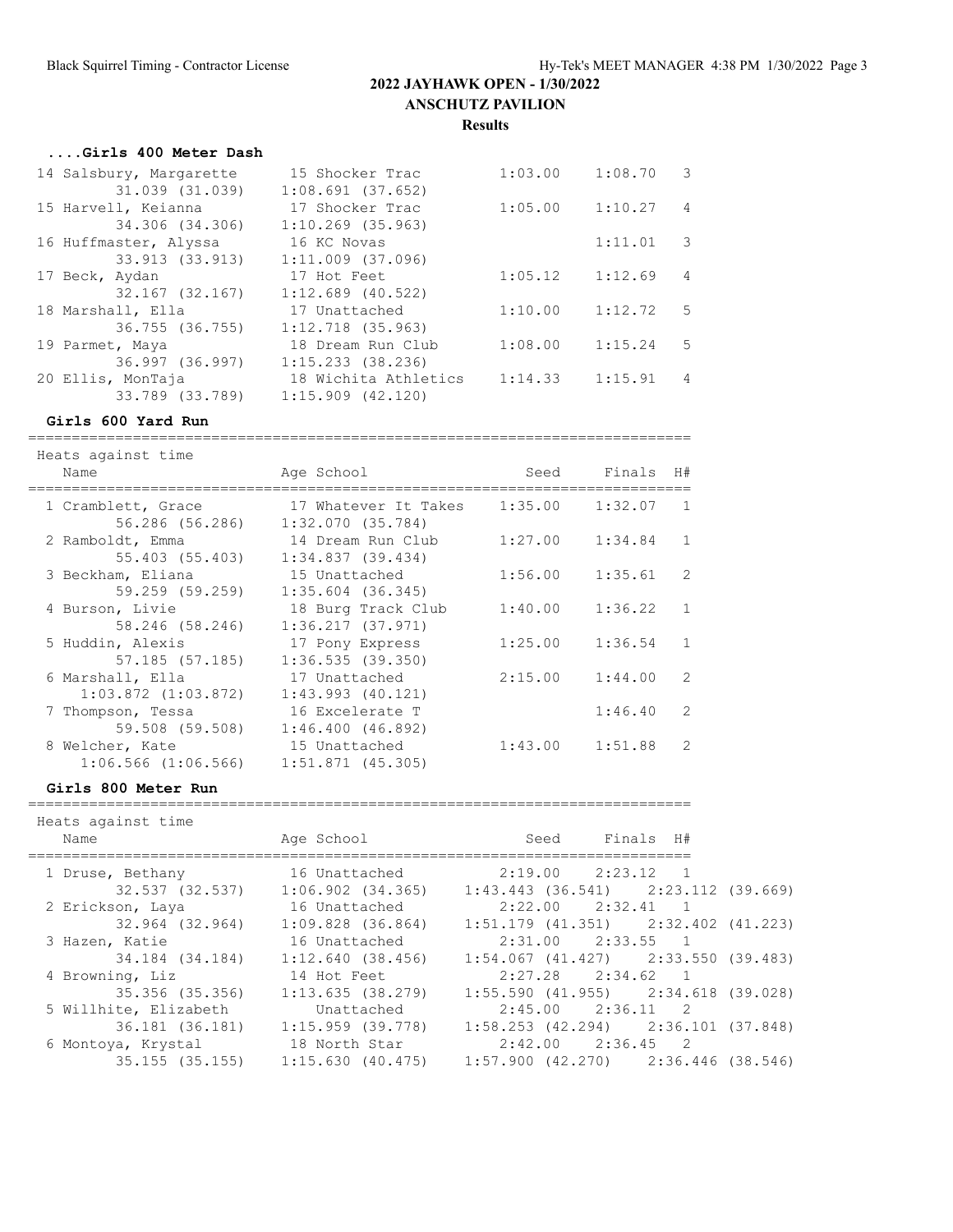# **....Girls 800 Meter Run**

| 7 Cramblett, Grace                                                            | 17 Whatever It Takes 2:32.00 2:38.28 1                                |                                         |  |
|-------------------------------------------------------------------------------|-----------------------------------------------------------------------|-----------------------------------------|--|
|                                                                               | 35.142 (35.142) 1:13.789 (38.647)                                     | $1:56.152$ (42.363) 2:38.275 (42.123)   |  |
| 8 Kennedy, Natalie 17 Unattached                                              |                                                                       | $2:39.00$ $2:39.60$ 2                   |  |
| 36.316 (36.316) 1:16.227 (39.911)                                             |                                                                       | $1:58.616$ (42.389) $2:39.599$ (40.983) |  |
| 9 Kelly, Jayda                 17 Shocker Trac                                |                                                                       | $2:28.00$ $2:41.28$ 1                   |  |
| 33.605 (33.605)                                                               | $1:11.316$ (37.711)                                                   | $1:54.249$ (42.933) $2:41.272$ (47.023) |  |
| 10 Harvell, Keianna                                                           | 17 Shocker Trac                                                       | $2:50.41$ $2:46.35$ 2                   |  |
| 36.616 (36.616)                                                               | $1:18.073$ $(41.457)$                                                 | $2:03.774$ (45.701) $2:46.345$ (42.571) |  |
| 11 Barnes, Cayman Computer Unattached                                         |                                                                       | $2:55.00$ $2:46.56$ 2                   |  |
| 41.369 (41.369)                                                               | 1:23.624 (42.255)                                                     | $2:07.077$ (43.453) $2:46.558$ (39.481) |  |
| 12 Griffiths, Allie                                                           | 17 Burg Track Club                                                    | $2:50.00$ $2:50.63$ 2                   |  |
| 37.624 (37.624)                                                               | 1:21.287 (43.663)                                                     | $2:07.243$ (45.956) $2:50.629$ (43.386) |  |
| 13 Redman, Bella                                                              | 16 Pony Express                                                       | $2:50.00$ $2:51.50$ 2                   |  |
| 40.635 (40.635)                                                               | $1:22.370$ $(41.735)$                                                 | $2:07.605$ (45.235) $2:51.497$ (43.892) |  |
| 14 Hostetler, Rachel 17 Unattached                                            |                                                                       | $2:30.00$ $2:58.71$ 1                   |  |
| 36.145 (36.145)                                                               | 1:19.328 (43.183)                                                     | 2:08.087 (48.759) 2:58.702 (50.615)     |  |
| 15 Cutler, Bailey                                                             | 17 KC Fire track club  2:45.00  3:00.12  2                            |                                         |  |
| $40.961$ (40.961) $1:24.642$ (43.681) $2:14.273$ (49.631) $3:00.113$ (45.840) |                                                                       |                                         |  |
| 16 Thompson, Tessa 16 Excelerate T                                            |                                                                       | $2:25.00$ $3:04.25$ 1                   |  |
|                                                                               | 34.841 (34.841) 1:17.672 (42.831) 2:10.519 (52.847) 3:04.250 (53.731) |                                         |  |
|                                                                               |                                                                       |                                         |  |

=========================================================================

## **Girls 1 Mile Run**

| Heats against time<br>Name                      |                                                                                 |                                             |  |
|-------------------------------------------------|---------------------------------------------------------------------------------|---------------------------------------------|--|
|                                                 | Age School and Seed Finals                                                      |                                             |  |
| 1 Fisher, Cecilia 17 Unattached 5:10.00 5:32.83 |                                                                                 |                                             |  |
|                                                 | 40.151 (40.151) 1:22.489 (42.338) 2:04.429 (41.940) 2:46.890 (42.461)           |                                             |  |
|                                                 | $3:29.011$ (42.121) $4:11.286$ (42.275) $4:53.384$ (42.098) $5:32.827$ (39.443) |                                             |  |
| 2 Erickson, Laya                                | 16 Unattached                                                                   | $5:18.00$ $5:38.66$                         |  |
|                                                 | 40.376 (40.376) 1:22.888 (42.512)                                               | 2:04.819 (41.931) 2:47.381 (42.562)         |  |
|                                                 | $3:29.787$ (42.406) $4:13.528$ (43.741)                                         | 4:58.058 (44.530) 5:38.655 (40.597)         |  |
| 3 Hazen, Katie 16 Unattached                    |                                                                                 | $5:35.00$ $5:38.86$                         |  |
|                                                 | 40.308 (40.308) 1:22.640 (42.332) 2:05.093 (42.453) 2:47.491 (42.398)           |                                             |  |
| $3:30.226$ (42.735)                             | 4:13.901 (43.675)                                                               | $4:58.209$ $(44.308)$ $5:38.857$ $(40.648)$ |  |
| 4 Bartee, Kennedy                               | 16 LC Track Club                                                                | $5:32.00$ $5:40.25$                         |  |
|                                                 | 40.520 (40.520) 1:22.677 (42.157) 2:05.390 (42.713) 2:47.723 (42.333)           |                                             |  |
|                                                 | 3:30.691 (42.968) 4:14.247 (43.556) 4:58.537 (44.290) 5:40.242 (41.705)         |                                             |  |
| 5 Browning, Liz 14 Hot Feet                     |                                                                                 | $5:20.00$ $5:46.38$                         |  |
| 40.670 (40.670)                                 | $1:23.216$ (42.546)                                                             | 2:06.354 (43.138) 2:49.872 (43.518)         |  |
|                                                 | $3:34.389$ $(44.517)$ $4:20.438$ $(46.049)$                                     | $5:06.356$ (45.918) $5:46.372$ (40.016)     |  |
| 6 Kennedy, Natalie                              | 17 Unattached                                                                   | $5:49.00$ $5:54.32$                         |  |
| 40.890 (40.890)                                 | $1:23.077$ (42.187)                                                             | 2:06.600 (43.523) 2:49.927 (43.327)         |  |
|                                                 | $3:34.480$ (44.553) $4:20.964$ (46.484)                                         | 5:08.402 (47.438) 5:54.315 (45.913)         |  |
| 7 Barnes, Cayman                                | Unattached                                                                      | $6:18.00$ $6:04.99$                         |  |
| 42.295 (42.295)                                 | $1:26.259$ $(43.964)$                                                           | $2:11.751$ (45.492) $2:58.614$ (46.863)     |  |
| $3:46.487$ (47.873)                             | $4:34.124$ $(47.637)$                                                           | $5:21.887$ (47.763) 6:04.983 (43.096)       |  |
| 8 Griffiths, Allie                              | 17 Burg Track Club                                                              | $5:50.00$ $6:15.16$                         |  |
|                                                 | 40.039 (40.039) 1:22.804 (42.765)                                               | 2:06.683 (43.879) 2:52.385 (45.702)         |  |
|                                                 | $3:41.740$ (49.355) $4:33.345$ (51.605)                                         | $5:25.558$ (52.213) 6:15.152 (49.594)       |  |
| 9 Hostetler, Rachel 17 Unattached               |                                                                                 | $5:55.00$ $6:24.56$                         |  |
|                                                 | 41.079 (41.079) 1:23.481 (42.402) 2:08.353 (44.872) 2:57.602 (49.249)           |                                             |  |
|                                                 | $3:47.810$ (50.208) $4:40.043$ (52.233)                                         | $5:32.191$ (52.148) $6:24.555$ (52.364)     |  |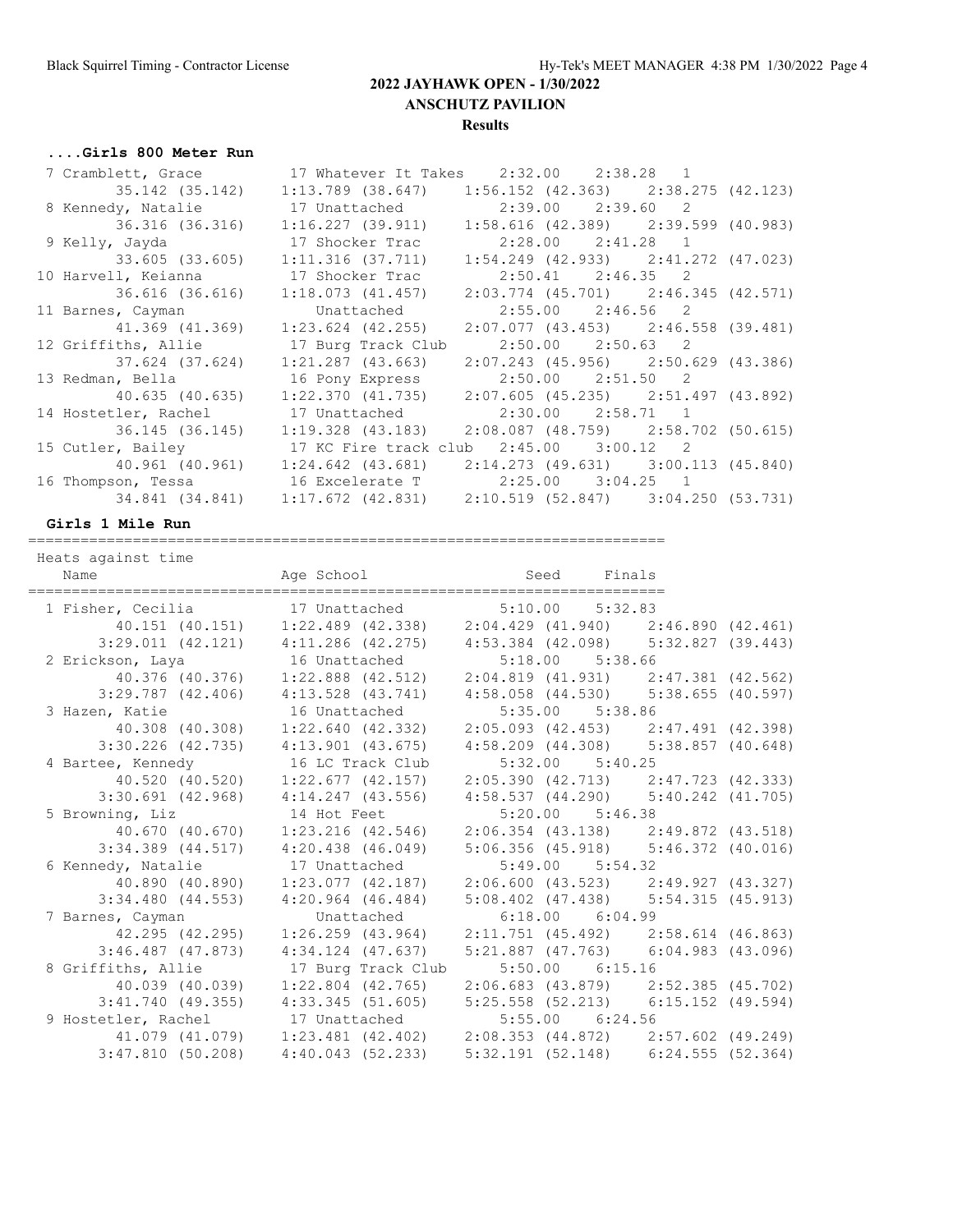**Results**

# **....Girls 1 Mile Run**

| 10 Sears, Ali |                   |                   | 15 Shocker Trac |  | 6:13.00           | 6:43.47 |                   |
|---------------|-------------------|-------------------|-----------------|--|-------------------|---------|-------------------|
|               | 42.020 (42.020)   | 1:26.522 (44.502) |                 |  | 2:15.216 (48.694) |         | 3:09.428 (54.212) |
|               | 4:03.358 (53.930) | 4:58.843 (55.485) |                 |  | 5:51.898 (53.055) |         | 6:43.469 (51.571) |

#### **Girls 3000 Meter Run**

| Name                   |                 | Age School           |                        | Seed                  | Finals                                 |  |
|------------------------|-----------------|----------------------|------------------------|-----------------------|----------------------------------------|--|
| 1 Schultz, Emma        |                 | 17 Unattached        |                        | $11:41.00$ $11:53.91$ |                                        |  |
|                        | 43.831 (43.831) | 1:29.090(45.259)     | 2:16.389 (47.299)      |                       | 3:04.435(48.046)                       |  |
| $3:52.672$ (48.237)    |                 | 4:40.840 (48.168)    | 5:28.772 (47.932)      |                       | 6:16.411 (47.639)                      |  |
| $7:04.263$ (47.852)    |                 | 7:52.779 (48.516)    | 8:41.930 (49.151)      |                       | 9:31.217 (49.287)                      |  |
| $10:20.322$ (49.105)   |                 | $11:09.431$ (49.109) | $11:53.901$ $(44.470)$ |                       |                                        |  |
| 2 Sampson, Savannah    |                 | 16 Unattached        |                        | 13:00.00 13:02.89     |                                        |  |
|                        | 44.234 (44.234) | 1:29.581 (45.347)    | 2:17.438 (47.857)      |                       | 3:06.874 (49.436)                      |  |
| 3:58.996(52.122)       |                 | 4:52.606 (53.610)    |                        |                       | 5:47.401 (54.795) 6:42.704 (55.303)    |  |
| 7:37.351(54.647)       |                 | 8:32.001 (54.650)    |                        |                       | $9:26.477$ (54.476) 10:20.659 (54.182) |  |
| $11:15.262$ $(54.603)$ |                 | $12:12.529$ (57.267) | $13:02.882$ (50.353)   |                       |                                        |  |
| 3 Sears, Ali           |                 | 15 Shocker Trac      |                        |                       | 13:44.62                               |  |
|                        | 44.779 (44.779) | $1:31.294$ (46.515)  | 2:22.376 (51.082)      |                       | 3:16.110(53.734)                       |  |
| 4:11.290(55.180)       |                 | 5:08.925(57.635)     |                        |                       | $6:07.277$ (58.352) 7:04.571 (57.294)  |  |
| 8:02.005(57.434)       |                 | $9:01.186$ (59.181)  | 9:59.828 (58.642)      |                       | 10:58.534 (58.706)                     |  |
| $11:57.352$ (58.818)   |                 | $12:52.475$ (55.123) | 13:44.616(52.141)      |                       |                                        |  |

#### **Girls 60 Meter Hurdles**

============================================================================

| Heat winners plus next six fastest times advance to final |                      |       |            |                |
|-----------------------------------------------------------|----------------------|-------|------------|----------------|
| Name                                                      | Age School           | Seed  | Prelims H# |                |
|                                                           |                      |       |            |                |
| Preliminaries                                             |                      |       |            |                |
| 1 Hicks, Kyndall                                          | 17 Oklahoma Che      | 9.24  | 9.3702     |                |
| 2 Hubert, Quincy                                          | 18 KC Novas          | 9.40  | 9.460 1    |                |
| 3 Moretina, Mackenzie                                     | 16 Pure Talent Elite | 9.77  | $9.72q$ 1  |                |
| 4 Edgington, Alyssa                                       | 15 Unattached        | 9.65  | $9.84q$ 1  |                |
| 5 Pippins, Jada                                           | 18 KC Novas          | 9.77  | $9.90q$ 2  |                |
| 6 Webster, Addison                                        | Unattached           | 9.90  | 9.99q 1    |                |
| 7 Syring, Rylan                                           | 15 Shocker Trac      | 10.41 | $10.07q$ 2 |                |
| 8 Shelby, Adryana                                         | 15 Shocker Trac      | 9.76  | $10.22q$ 2 |                |
| 9 Dutoit, Allyson                                         | 16 West Omaha T      | 10.20 | 10.44      | $\overline{c}$ |
| 10 Gutierrez, Liv                                         | 14 Unattached        | 10.15 | 10.45      | 2              |
| 11 Key, Kaiya                                             | 16 Unattached        | 10.20 | 10.53      | $\mathbf{1}$   |
| 12 Huffmaster, Alyssa                                     | 16 KC Novas          |       | 11.19      | $\mathbf{1}$   |
| 13 Redman, Bella                                          | 16 Pony Express      | 11.00 | 13.84      | $\overline{2}$ |
|                                                           |                      |       |            |                |

#### **Girls 60 Meter Hurdles**

| Name                  | Heat winners plus next six fastest times advance to final<br>Age School | Prelims | Finals |
|-----------------------|-------------------------------------------------------------------------|---------|--------|
| Finals                |                                                                         |         |        |
| 1 Hicks, Kyndall      | 17 Oklahoma Che                                                         | 9.37    | 9.27   |
| 2 Hubert, Quincy      | 18 KC Novas                                                             | 9.46    | 9.42   |
| 3 Pippins, Jada       | 18 KC Novas                                                             | 9.90    | 9.54   |
| 4 Moretina, Mackenzie | 16 Pure Talent Elite                                                    | 9.72    | 9.58   |
| 5 Webster, Addison    | Unattached                                                              | 999     | 10.03  |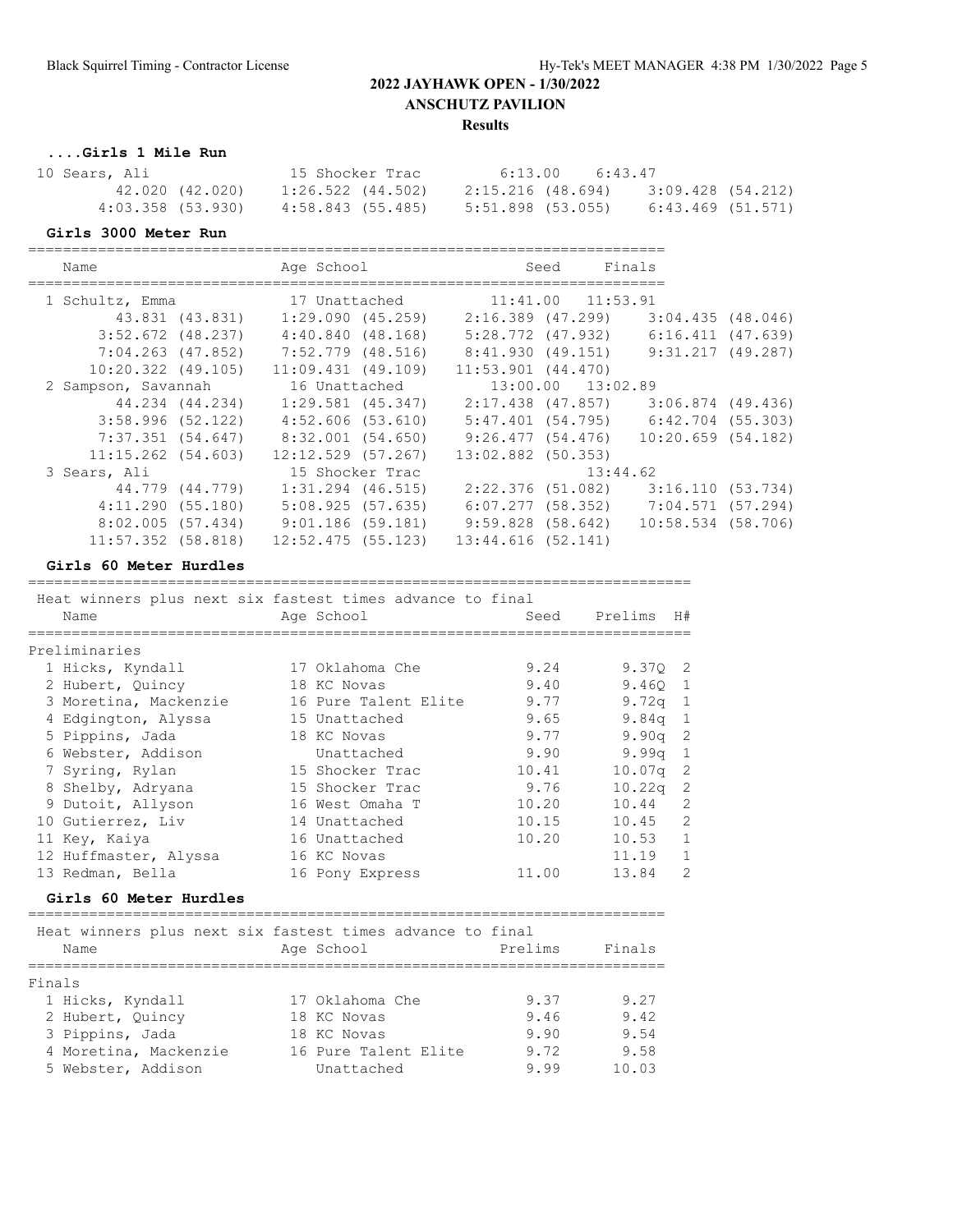#### **....Girls 60 Meter Hurdles**

| 6 Syring, Rylan     | 15 Shocker Trac | 10.07 | 10.12 |
|---------------------|-----------------|-------|-------|
| 7 Edgington, Alyssa | 15 Unattached   | 9.84  | 10.15 |
| 8 Shelby, Adryana   | 15 Shocker Trac | 10.22 | 10.58 |

#### **Girls High Jump**

========================================================================= Bar increments 1.40, 1.45, 1.50, 1.55, 1.60, 1.5, 1.70, 1.75

| DAL INCLEMENTS I.HV, I.HV, I.JV, I.JV, I.OV, I.J, I.J, I. $\sqrt{2}$<br>Name | Age School     | Seed  | Finals |
|------------------------------------------------------------------------------|----------------|-------|--------|
| 1 Platt, Paige<br>1.40 1.45 1.50 1.55<br>XO<br>O XXX<br>$\Omega$             | 16 Flight Club | 1.65m | 1.50m  |
| 2 Lewis, Brynn<br>1.40 1.45 1.50<br>O XO XXX                                 | 14 Hot Feet    | 1.42m | 1.45m  |
| 3 Ray, Lindsey<br>1.40 1.45 1.50<br>O XXO XXX                                | 16 KC Novas    | 1.47m | J1.45m |
| 3 Avey, Megan<br>1.40 1.45 1.50<br>O XXO XXX                                 | 16 KC Novas    | 1.42m | J1.45m |
| -- Starkey, Tyra<br>1.40<br>XXX                                              | 15 Unattached  | 1.52m | ΝH     |
| -- Margheim, Gabriella<br>1.40<br>XXX                                        | 17 Unattached  | 1.52m | NH     |

# **Girls Pole Vault**

========================================================================= Bar increments 1.90, 2.10, 2.25, 2.40, 2.55, 2.70, 2.85, 3.00, 3.15, 3.30, 3.45, 3.60, 3.75, 3.90, 4.00 Name **Age School** Seed Finals ========================================================================= 1 Meinershagen, Mason 17 Unattached 3.50m 3.91m 1.90 2.10 2.25 2.40 2.55 2.70 2.85 3.00 3.15 3.30 3.45 3.60 3.81 3.91 4.02 PPP PPP PPP PPP PPP PPP PPP PPP PPP PPP PPP O O XXO XXX 2 Robinson, Holly Boston Mount 3.68m 3.45m 1.90 2.10 2.25 2.40 2.55 2.70 2.85 3.00 3.15 3.30 3.45 3.60 PPP PPP PPP PPP PPP PPP PPP PPP O O XXO XXX 3 Evans, Isabella 18 Xtreme Athlectics 3.50m 3.30m 1.90 2.10 2.25 2.40 2.55 2.70 2.85 3.00 3.15 3.30 3.45 PPP PPP PPP PPP PPP PPP PPP O O O XXX 4 Lindstrom, Kaiti 18 Unattached 3.40m J3.30m 1.90 2.10 2.25 2.40 2.55 2.70 2.85 3.00 3.15 3.30 3.45 PPP PPP PPP PPP PPP PPP PPP O XXO O XXX<br>5 Baker, Reece 18 Unattached 3.37m 18 Unattached 3.37m 3.15m 1.90 2.10 2.25 2.40 2.55 2.70 2.85 3.00 3.15 3.30 PPP PPP PPP PPP PPP PPP PPP PPP XO XXX<br>ayne, Makenna 15 Extreme Athletes 3.12m 3.00m 6 Payne, Makenna 15 Extreme Athletes 1.90 2.10 2.25 2.40 2.55 2.70 2.85 3.00 3.15 PPP PPP PPP PPP PPP PPP XXO O XXX 7 Carver, Alyssa 15 Xtreme Athlectics 2.75m J3.00m 1.90 2.10 2.25 2.40 2.55 2.70 2.85 3.00 3.15 PPP PPP PPP PPP PPP O XXO XO XXX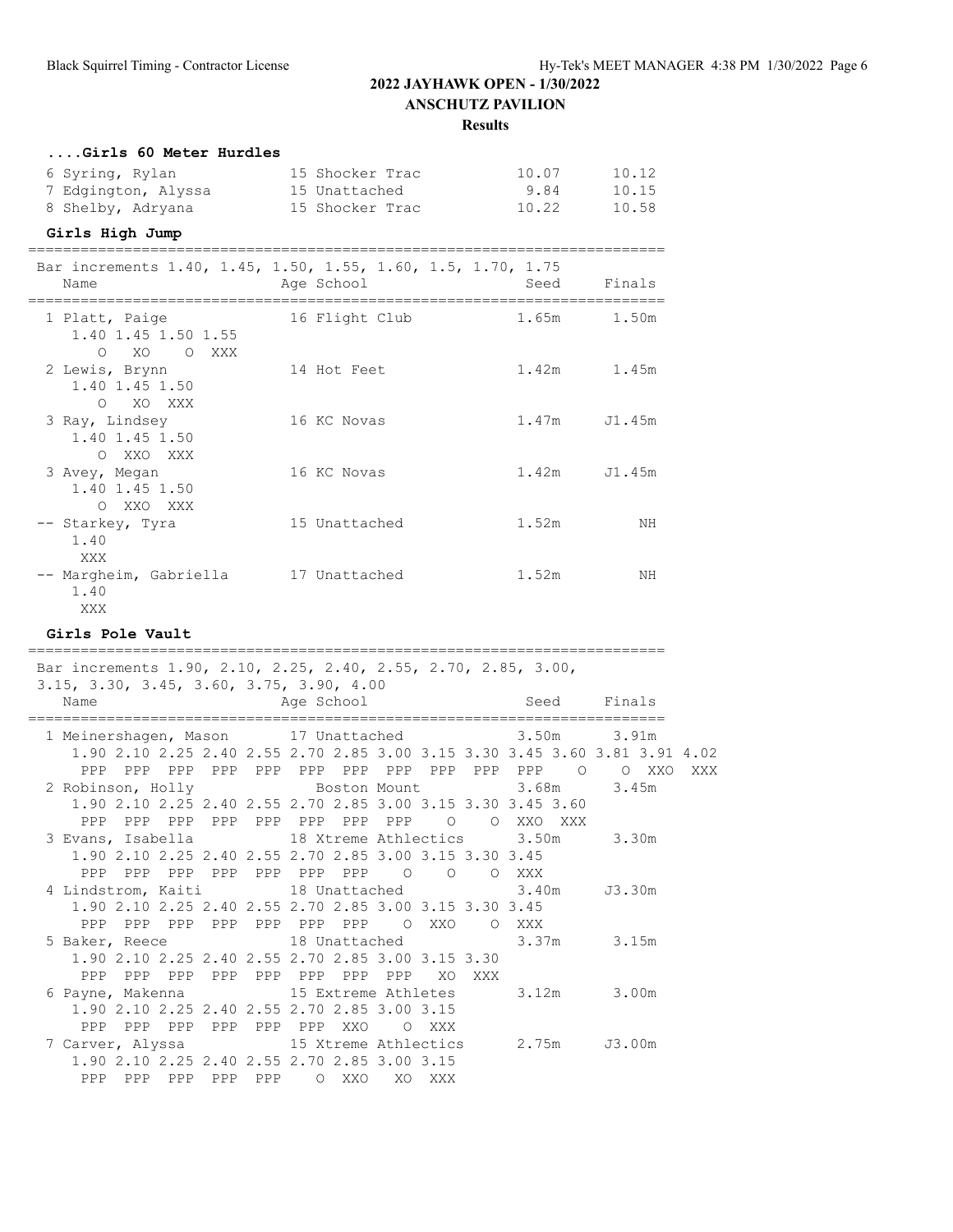# **....Girls Pole Vault**

|                                                                                                            | 7 Fleetwood, Ava 15 Xtreme Athlectics<br>1.90 2.10 2.25 2.40 2.55 2.70 2.85 3.00 3.15<br>PPP PPP PPP PPP PPP XXO O XO XXX | 3.14m J3.00m |       |
|------------------------------------------------------------------------------------------------------------|---------------------------------------------------------------------------------------------------------------------------|--------------|-------|
| 1.90 2.10 2.25 2.40 2.55 2.70 2.85 3.00<br>PPP PPP PPP PPP 0 0 0 XXX                                       | 9 Neighbour, Tori 17 Xtreme Athlectics 3.05m 2.85m                                                                        |              |       |
| 9 Chapman, Alyssa 17 Unattached<br>1.90 2.10 2.25 2.40 2.55 2.70 2.85 3.00<br>PPP PPP PPP PPP PPP 0 0 XXX  |                                                                                                                           | 2.89m 2.85m  |       |
| 11 Starkey, Tyra 15 Unattached<br>1.90 2.10 2.25 2.40 2.55 2.70 2.85 3.00<br>PPP PPP PPP PPP PPP XO O XXX  |                                                                                                                           | 3.05m J2.85m |       |
| 11 Stokely, Kinslee 18 Unattached<br>1.90 2.10 2.25 2.40 2.55 2.70 2.85 3.00<br>PPP PPP PPP PPP 0 XO 0 XXX |                                                                                                                           | 2.97m J2.85m |       |
| 13 Mai, Ashley<br>1.90 2.10 2.25 2.40 2.55 2.70 2.85<br>PPP PPP PPP PPP PPP O XXX                          | 17 Xtreme Athlectics 3.20m 2.70m                                                                                          |              |       |
| 1.90 2.10 2.25 2.40 2.55 2.70 2.85<br>PPP 0 0 0 XO XO XXX                                                  | 14 Leming, Sarah 17 Unattached                                                                                            | 2.60m J2.70m |       |
| 1.90 2.10 2.25 2.40 2.55 2.70 2.85<br>0 0 0 XO XXO XXO XXX                                                 | 15 Carpenter, Lauren 17 Xtreme Athlectics 9.00m J2.70m                                                                    |              |       |
| 1.90 2.10 2.25 2.40 2.55 2.70<br>PPP PPP PPP 0 0 XXX                                                       | 16 Dutoit, Allyson 16 West Omaha T 3.20m 2.55m                                                                            |              |       |
| 17 Prestia, Megan<br>1.90 2.10 2.25 2.40 2.55<br>PPP PPP PPP XO XXX                                        | 15 Unattached 2.28m 2.40m                                                                                                 |              |       |
| 1.90 2.10 2.25 2.40 2.55<br>PPP 0 0 XO XXX                                                                 |                                                                                                                           |              | 2.40m |
| 1.90 2.10 2.25 2.40<br>O XO O XXX                                                                          | 19 Salsbury, Margarette 15 Shocker Trac 2.75m 2.25m                                                                       |              |       |
| 20 Trim, Ellie<br>1.90 2.10 2.25 2.40<br>O O XO XXX                                                        | 18 Unattached 2.50m J2.25m                                                                                                |              |       |
| 21 Gajewski, Ana<br>1.90 2.10 2.25 2.40<br>PPP XO XO XXX                                                   | 16 Unattached 2.40m J2.25m                                                                                                |              |       |
| 22 Ampleman, Madeline<br>1.90 2.10<br>O XXX                                                                | 16 Xtreme Athlectics 1.97m                                                                                                |              | 1.90m |
| -- Avery, Amber<br>1.90 2.10 2.25 2.40 2.55<br>PPP PPP PPP PPP XXX                                         | 18 Extreme Athletes 2.89m                                                                                                 |              | ΝH    |
| Girls Long Jump                                                                                            |                                                                                                                           |              |       |
|                                                                                                            | Three attempts in preliminary round, top nine advance to final                                                            |              |       |

| Name | Age School                                                      | Seed Finals H# |  |
|------|-----------------------------------------------------------------|----------------|--|
|      | THILES ACCEMBLS IN PISTIMINALY LOUNG, COP NINS AUVANCE CO LINAL |                |  |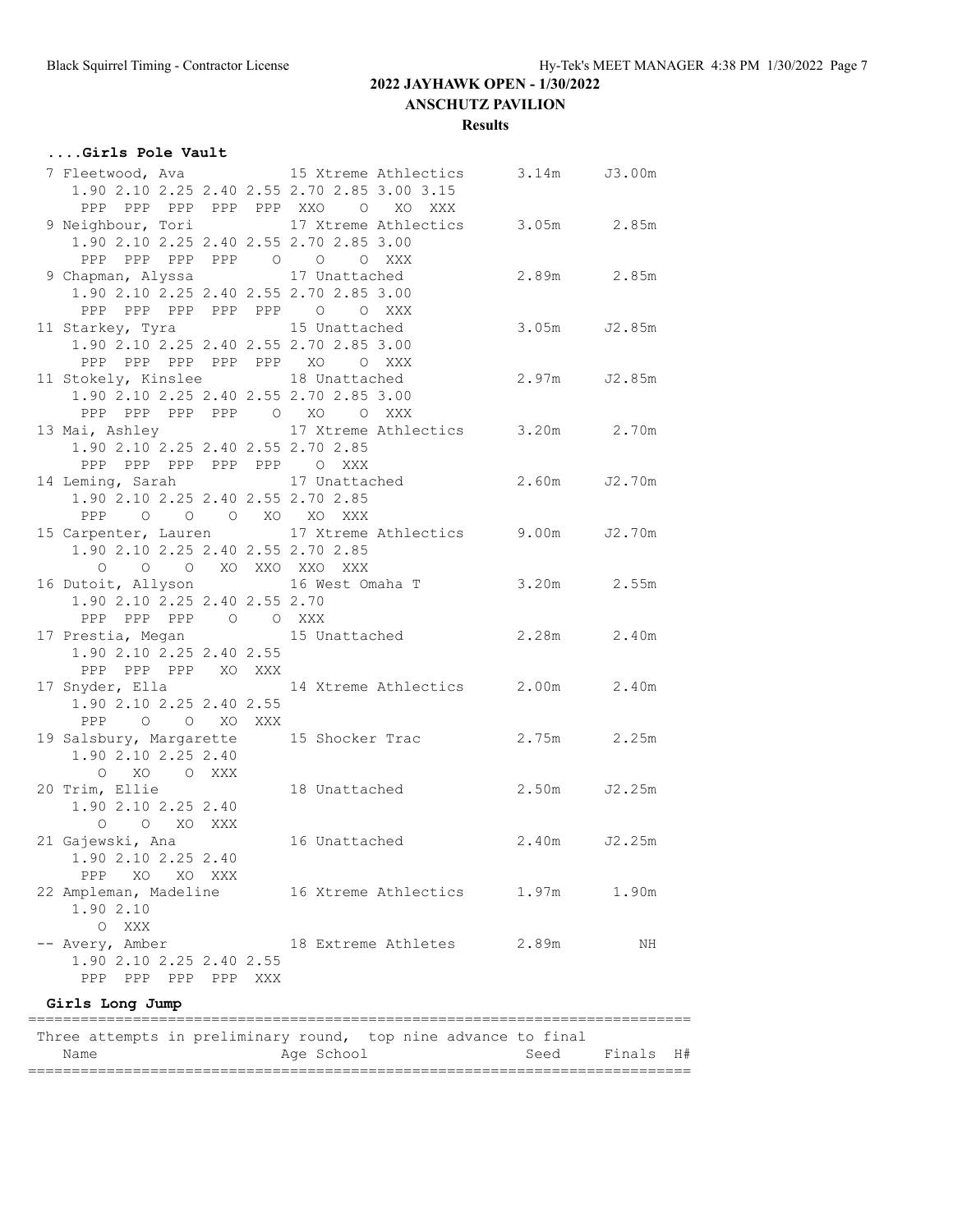# **....Girls Long Jump**

| 1 Essick, Cali and 18 417 running                                    |                                      | 5.50m         | 5.46m           | $\overline{2}$ |
|----------------------------------------------------------------------|--------------------------------------|---------------|-----------------|----------------|
| 5.35m 5.46m 5.39m 5.43m 5.38m FOUL                                   |                                      |               |                 |                |
| 2 Mayo, Taylor                                                       | 16 Unattached                        | 5.61m 5.32m   |                 | 2              |
| 5.15m 5.32m 5.15m 5.16m 5.26m FOUL                                   |                                      |               |                 |                |
| 3 Klein, Emma 18 Pony Express<br>5.18m 4.86m 4.94m 4.89m 4.91m 5.01m |                                      | 5.35m         | 5.18m 2         |                |
|                                                                      |                                      |               |                 |                |
| 4 Wink, Katelyn 15 Hot Feet                                          |                                      | 5.41m         | 5.17m           | 2              |
| 5.08m  4.83m  5.17m  4.99m  5.05m  5.03m                             |                                      |               |                 |                |
| 5 Schwada, Brenna 17 Eqt                                             |                                      | 5.34m         | 4.97m           | 2              |
| 4.97m  4.68m  4.67m  4.86m  4.86m  4.63m                             |                                      |               |                 |                |
| 6 Redman, Bella 16 Pony Express                                      |                                      |               | 4.70m 4.89m     | $\overline{1}$ |
| FOUL 4.89m FOUL 4.55m FOUL 4.53m                                     |                                      |               |                 |                |
| 7 Key, Kaiya                         16 Unattached                   |                                      | 5.18m 4.82m   |                 | 2              |
| 4.77m  4.67m  4.82m  4.39m  PASS  PASS                               |                                      |               |                 |                |
| 8 Salsbury, Margarette 15 Shocker Trac                               |                                      |               | 5.23m 4.75m     | $\overline{c}$ |
| 4.73m  4.48m  4.51m  4.46m  4.75m  4.64m                             |                                      |               |                 |                |
| 9 Schwartz, Sarah 17 Unattached                                      |                                      |               | 5.48m J4.75m    | 2              |
| 4.75m  4.57m  4.58m  4.56m  4.35m  4.40m                             |                                      |               |                 |                |
|                                                                      | 10 Syring, Rylan and 15 Shocker Trac |               | 4.50m 4.48m     | $\mathbf{1}$   |
| 4.14m  4.48m  3.97m                                                  |                                      |               |                 |                |
| 11 Kelly, Jayda                                                      | 17 Shocker Trac                      | 5.11m 4.45m 2 |                 |                |
| 4.45m 4.39m 4.24m                                                    |                                      |               |                 |                |
| 12 Reichert, Addie                                                   | Unattached                           | 5.00m         | J4.45m          | $\overline{1}$ |
| FOUL FOUL 4.45m                                                      |                                      |               |                 |                |
| 13 Bumgarner, Iris                                                   | 16 Unattached                        | 4.59m         | 4.43m           | $\mathbf{1}$   |
| 4.24m  4.43m  4.40m                                                  |                                      |               |                 |                |
| 14 Wilson, Lily                                                      | 16 Pony Express                      | 4.72m         | 4.29m           | $\mathbf{1}$   |
| 3.93m  4.29m  FOUL                                                   |                                      |               |                 |                |
| 15 Margheim, Gabriella                                               | 17 Unattached                        |               | $4.69m$ $4.22m$ | $\mathbf{1}$   |
| FOUL FOUL 4.22m                                                      |                                      |               |                 |                |
| 16 Merrill, Harper                                                   | 15 Unattached                        | 5.02m         | 3.97m           | $\mathbf{1}$   |
| FOUL FOUL 3.97m                                                      |                                      |               |                 |                |
| 17 Platt, Josephine<br>3.84m 3.86m 3.95m                             | 15 Flight Club                       | 4.26m         | 3.95m           | $\mathbf{1}$   |
|                                                                      |                                      |               |                 |                |

## **Girls Triple Jump**

| Name                                                       | Age School                               | Seed   | Finals |
|------------------------------------------------------------|------------------------------------------|--------|--------|
| 1 Klein, Emma<br>11.02m PASS<br>FOUL                       | 18 Pony Express<br>PASS FOUL<br>FOUL     | 11.45m | 11.02m |
| 2 Platt, Paige<br>9.99m FOUL                               | 16 Flight Club<br>FOUL 9.64m FOUL 10.15m | 10.66m | 10.15m |
| 3 Merrill, Harper<br>9.34m 9.56m 9.38m 9.60m FOUL 9.55m    | 15 Unattached                            | 9.29m  | 9.60m  |
| 4 Kelly, Jayda<br>9.07m 9.28m FOUL                         | 17 Shocker Trac<br>9.08m FOUL<br>9.16m   | 10.67m | 9.28m  |
| -- Platt, Josephine<br>FOUL<br>FOUL<br><b>FOUL</b><br>FOUL | 15 Flight Club<br>FOUL<br>FOUL           | 9.14m  | FOUL   |

## **Girls Shot Put**

| Name            |  | Age School                                           | Seed  | Finals |
|-----------------|--|------------------------------------------------------|-------|--------|
| 1 Douglas, Ivie |  | 18 Unattached<br>9.66m 9.59m 9.90m 9.53m 9.71m 9.68m | 9.42m | 9.90m  |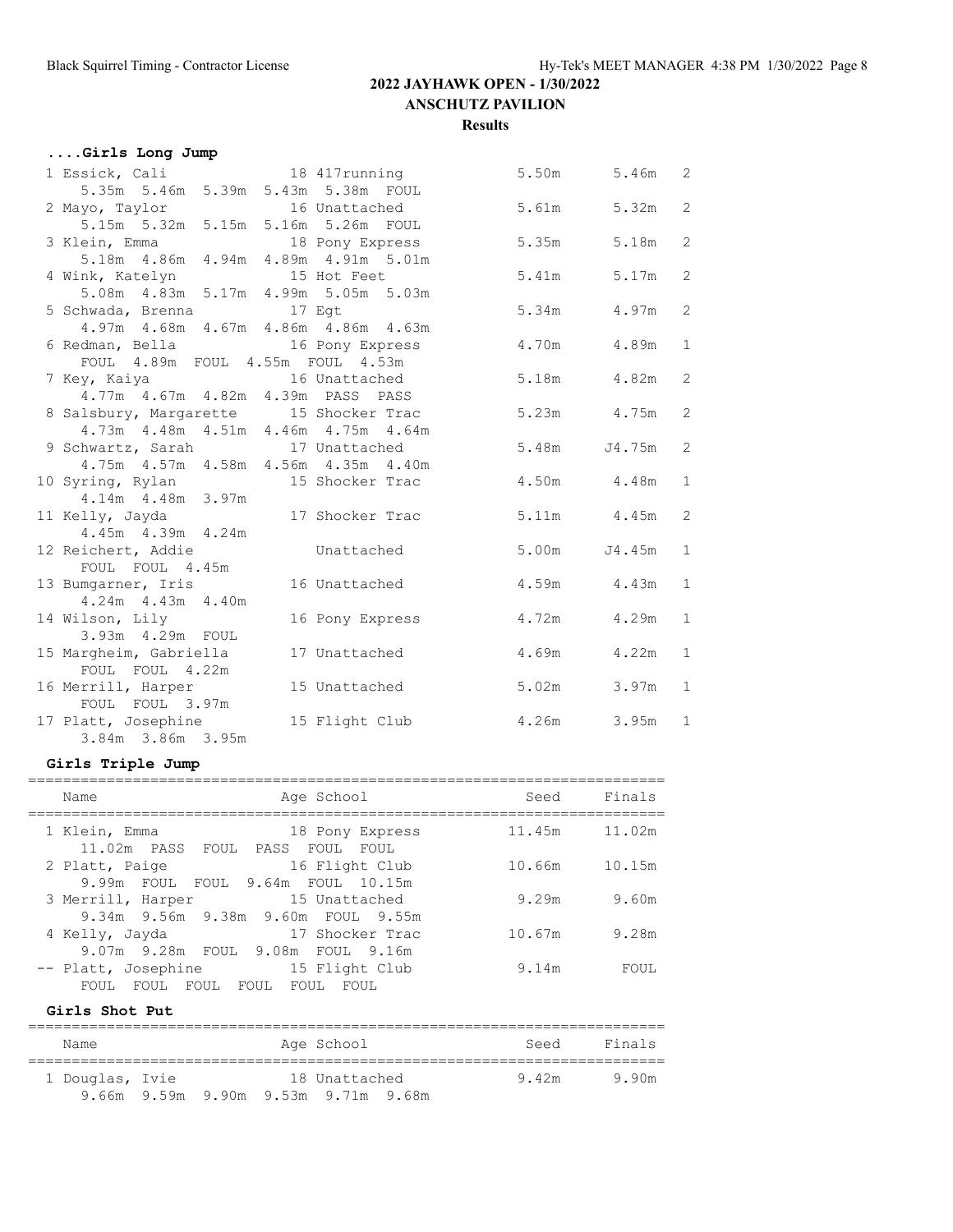## **....Girls Shot Put**

| 2 Franklin, Hailey 17 KC Fire      |                                          | 8.71m  | 8.67m |
|------------------------------------|------------------------------------------|--------|-------|
| 8.48m 7.91m 8.43m 8.39m 8.67m FOUL |                                          |        |       |
|                                    | 3 Cutler, Brooke 17 KC Fire track club   | 23.00m | 7.42m |
|                                    | 6.35m  4.89m  6.94m  7.22m  7.10m  7.42m |        |       |
| 4 Gerling, Brooke 15 Unattached    |                                          | 9.14m  | 6.51m |
| FOUL FOUL FOUL FOUL FOUL 6.51m     |                                          |        |       |

## **Boys 60 Meter Dash**

============================================================================ Heat winners plus next four fastest times advance to final

| Heat winners plus next four fastest times advance to final<br>Name | Age School           | Seed | Prelims H#    |                |         |
|--------------------------------------------------------------------|----------------------|------|---------------|----------------|---------|
| Preliminaries                                                      |                      |      |               |                |         |
| 1 Michel, Joseph                                                   | 17 Excelerate T      | 7.00 | 7.01Q         | 2              |         |
| 2 Hare, Truman                                                     | 18 KC Fire           | 7.20 | 7.08Q         | 5              |         |
| 3 January, Ja'Laveyn                                               | 18 Unattached        | 7.14 | 7.160         | 6              |         |
| 4 Bates, Isaiah                                                    | 17 Unattached        | 7.05 | 7.180         | 7              |         |
| 5 Epting, Jayden                                                   | 16 Hot Feet          | 7.00 | 7.200         | 4              |         |
| 6 Okafor, Chidi                                                    | 18 KC Novas          | 7.27 | 7.250 1 7.242 |                |         |
| 7 Vazquez, Eunicio Nikko                                           | 18 Shocker Trac      | 7.24 | 7.420 3 7.413 |                |         |
| 8 Gray, Jashon                                                     | Unattached           | 7.24 | 7.25q 7 7.244 |                |         |
| 9 Noland, Luke                                                     | 17 Unattached        | 7.30 | 7.26          | 4              |         |
| 10 Poaque, Chase                                                   | 18 Unattached        | 7.13 | 7.27          |                | 2 7.267 |
| 11 Martin, keshawn                                                 | 17 Unattached        | 7.24 | 7.27          |                | 7 7.268 |
| 12 Johnson, Hunter                                                 | 17 Unattached        | 7.16 | 7.28          | $\overline{4}$ |         |
| 13 Madden, Tristan                                                 | 18 KC Novas          | 7.21 | 7.31          | $\mathbf{1}$   |         |
| 14 Keir, Sam                                                       | 18 Unattached        | 7.40 | 7.32          |                | 5 7.311 |
| 15 Hubbard, Derrick                                                | 16 Shocker Trac      | 6.94 | 7.32          |                | 5 7.313 |
| 16 Willis, Brett                                                   | 17 Unattached        | 7.19 | 7.32          |                | 5 7.316 |
| 17 Crawford, Christian                                             | 18 Shocker Trac      | 7.12 | 7.35          | 2              |         |
| 18 Lawson, Major                                                   | 18 KC Novas          | 7.21 | 7.36          |                | 1 7.353 |
| 19 May, Preston                                                    | 17 Unattached        | 7.22 | 7.36          |                | 1 7.357 |
| 20 Canseco, Michael                                                | 17 KC Novas          | 7.38 | 7.38          | 6              |         |
| 21 Harris, Daniel                                                  | 18 Unattached        | 7.42 | 7.42          |                | 7 7.417 |
| 22 McCarty, Braxton                                                | 18 Unattached        | 7.42 | 7.44          | 4              |         |
| 23 Butler, Caden                                                   | 15 KC Novas          | 7.35 | 7.46          |                | 2 7.454 |
| 24 Nguyen, Jason                                                   | 17 Shocker Trac      | 7.30 | 7.46          |                | 6 7.456 |
| 25 Kimrey, Cooper                                                  | 18 Unattached        | 6.76 | 7.47          | 2              |         |
| 26 Belaustequi, Avi                                                | 16 Unattached        | 7.51 | 7.52          | 4              |         |
| 27 Terry, Walker                                                   | 17 Unattached        | 7.56 | 7.53          | 3              |         |
| 28 Evans, Elijah                                                   | 18 Unattached        | 7.00 | 7.54          |                | 5 7.532 |
| 29 Fuqua, Cavan                                                    | 17 Shocker Trac      | 7.50 | 7.54          |                | 5 7.535 |
| 30 Cobb, Teagan                                                    | 17 Shocker Trac      | 7.35 | 7.57          | $\mathbf 1$    |         |
| 31 Banks, A.J.                                                     | 15 Wichita Athletics |      | 7.58          | 6              |         |
| 32 Klein, Trevor                                                   | 15 Pony Express      | 7.60 | 7.59          | 6              |         |
| 33 Sudduth, Jayden                                                 | 17 Unattached        | 7.40 | 7.60          | 5              |         |
| 34 Enyinnaya, Ebuka                                                | 17 Unattached        | 7.50 | 7.61          |                | 3 7.601 |
| 34 Kitterman, Landon                                               | 15 Shocker Trac      |      | 7.61          |                | 2 7.601 |
| 36 Ptacek, Ethan                                                   | 17 Hot Feet          |      | 7.61          |                | 1 7.605 |
| 37 Hipp, Cooper                                                    | 17 Hot Feet          | 7.66 | 7.68          |                | 7 7.671 |
| 38 Goss, Ryley                                                     | 18 KC Novas          | 7.70 | 7.68          |                | 3 7.674 |
| 39 Burgess, Logan                                                  | 18 Unattached        | 7.73 | 7.73          | 1              |         |
| 40 Carter, Ashton                                                  | 16 Pure Talent Elite | 7.30 | 7.77          | 1              |         |
| 41 Christie, Maxwell                                               | 16 Shocker Trac      | 7.55 | 7.78          |                | 2 7.774 |
| 42 Geddis, Camari                                                  | 16 Shocker Trac      | 7.35 | 7.78          |                | 3 7.778 |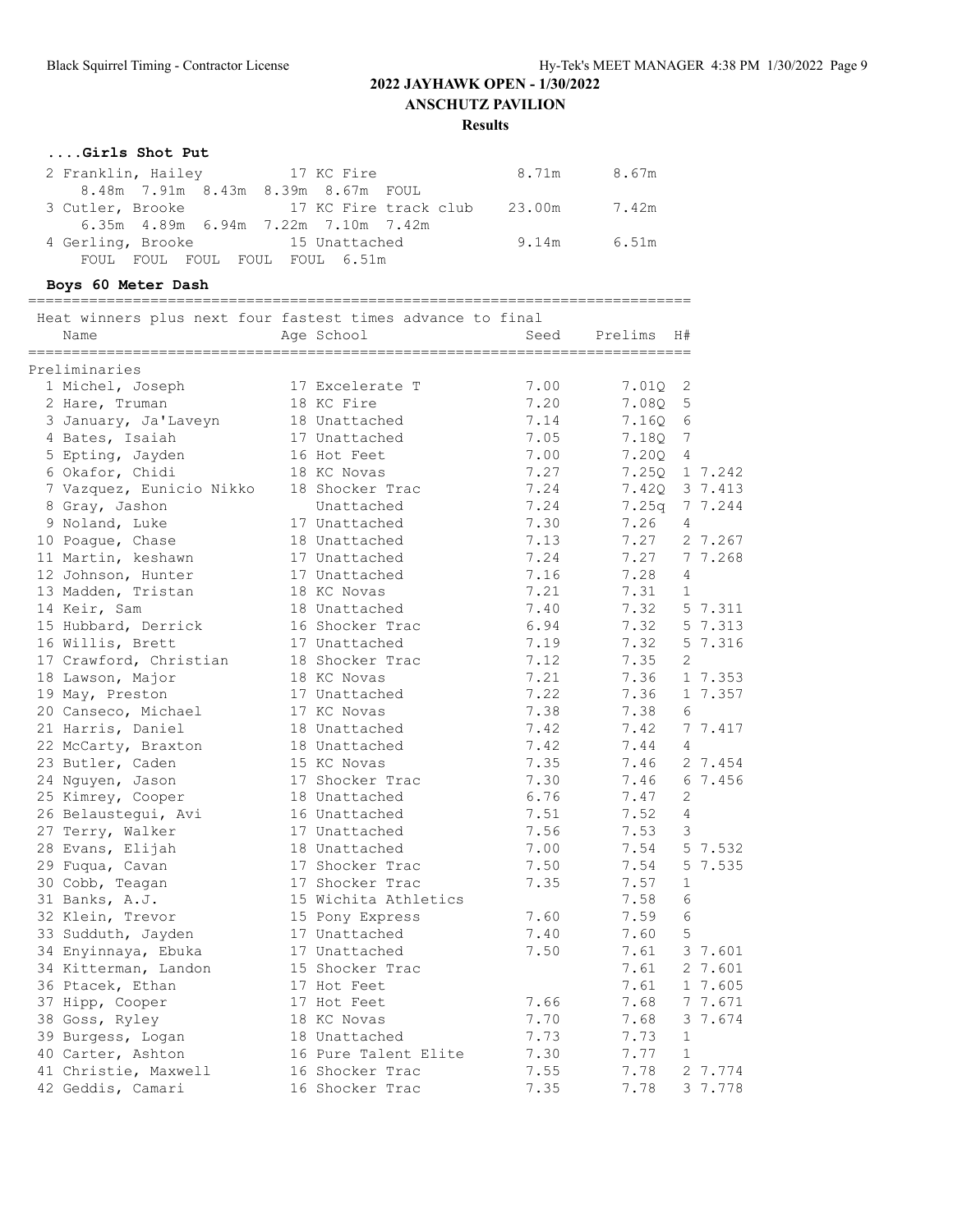# **....Boys 60 Meter Dash**

| 43 trujillo, angel   | 17 KC Fire           | 6.70 | 7.81 4 |     |
|----------------------|----------------------|------|--------|-----|
| 44 Loccident, Derek  | 23 Unattached        | 7.00 | 7.82   | -2  |
| 45 Nicolas, Jorel    | 17 Whatever It Takes | 7.99 | 7.88   | - 6 |
| 46 Minson, Miles     | 16 Shocker Trac      | 7.66 | 8.09 3 |     |
| 47 Thomson, Benjamin | 17 Pony Express      | 8.00 | 8.13   | -3  |
| 48 Saunders, Will    | Unattached           | 7.80 | 8.15   | - 6 |

## **Boys 60 Meter Dash**

=========================================================================

| Name                     |            | Prelims                                                                                                                        | Finals                                                     |
|--------------------------|------------|--------------------------------------------------------------------------------------------------------------------------------|------------------------------------------------------------|
| Finals                   |            |                                                                                                                                |                                                            |
| 1 Michel, Joseph         |            | 7.01                                                                                                                           | 7.03                                                       |
| 2 Hare, Truman           |            | 7.08                                                                                                                           | 7.04                                                       |
| 3 Bates, Isaiah          |            | 7.18                                                                                                                           | 7.11                                                       |
| 4 Epting, Jayden         |            | 7.20                                                                                                                           | 7.13                                                       |
| 5 Okafor, Chidi          |            | 7.25                                                                                                                           | 7.14                                                       |
| 6 January, Ja'Laveyn     |            | 7.16                                                                                                                           | 7.15                                                       |
| 7 Gray, Jashon           | Unattached | 7.25                                                                                                                           | 7.25                                                       |
| 8 Vazquez, Eunicio Nikko |            | 7.42                                                                                                                           | 7.39                                                       |
|                          |            | Age School<br>17 Excelerate T<br>18 KC Fire<br>17 Unattached<br>16 Hot Feet<br>18 KC Novas<br>18 Unattached<br>18 Shocker Trac | Heat winners plus next four fastest times advance to final |

# **Boys 200 Meter Dash**

| Heats against time                       |                      |       |        |                |          |
|------------------------------------------|----------------------|-------|--------|----------------|----------|
| Name                                     | Age School           | Seed  | Finals | H#             |          |
| 1 Hare, Truman                           | 18 KC Fire           | 22.00 | 22.38  | $\mathbf{1}$   |          |
| 2 Arellano, Logan                        | 18 Unattached        | 22.90 | 23.12  | $\mathbf{1}$   |          |
| 3 Dobbins, Mason                         | 17 W35t8c            | 24.54 | 23.31  |                | 6 23.303 |
| 4 Michel, Joseph                         | 17 Excelerate T      | 22.22 | 23.31  |                | 1 23.308 |
| 5 Martin, keshawn                        | 17 Unattached        | 23.32 | 23.64  | 3              |          |
| 6 Bates, Isaiah                          | 17 Unattached        | 23.00 | 23.76  | 2              |          |
| 7 Gray, Jashon                           | Unattached           | 23.52 | 23.80  | 3              |          |
| 8 Vazquez, Eunicio Nikko 18 Shocker Trac |                      | 22.99 | 24.11  | $\mathbf{1}$   |          |
| 9 Rhoades, Andrew                        | 16 Pony Express      | 23.83 | 24.16  | 3              |          |
| 10 Crawford, Christian                   | 18 Shocker Trac      | 23.00 | 24.32  | $\overline{2}$ |          |
| 11 Allen, Noah                           | 15 KC Novas          | 24.60 | 24.51  | 6              |          |
| 12 Kimrey, Cooper                        | 18 Unattached        | 25.50 | 24.60  | 8              |          |
| 13 Canseco, Michael                      | 17 KC Novas          |       | 24.63  | 8              |          |
| 14 Butler, Caden                         | 15 KC Novas          | 24.20 | 24.66  | 5              |          |
| 15 Fuqua, Cavan                          | 17 Shocker Trac      | 23.86 | 24.67  | 4              |          |
| 16 McCarty, Braxton                      | 18 Unattached        | 24.42 | 24.85  | 5              |          |
| 17 Ptacek, Ethan                         | 17 Hot Feet          | 23.33 | 24.86  | 3              |          |
| 18 Belaustequi, Avi                      | 16 Unattached        | 24.66 | 24.87  | 6              |          |
| 19 Enyinnaya, Ebuka                      | 17 Unattached        | 25.24 | 24.99  | 7              |          |
| 20 Carter, Ashton                        | 16 Pure Talent Elite | 23.00 | 25.01  | 2              |          |
| 21 Banks, A.J.                           | 15 Wichita Athletics |       | 25.07  | 8              |          |
| 22 trujillo, angel                       | 17 KC Fire           | 23.20 | 25.18  | $\overline{c}$ |          |
| 23 Jasso, Roman                          | 15 Unattached        | 24.00 | 25.34  | 4              |          |
| 24 Tarpley, Tyler                        | Unattached           |       | 25.39  | 6              |          |
| 25 Christie, Maxwell                     | 16 Shocker Trac      | 24.54 | 25.45  | 6              |          |
| 26 Burgess, Logan                        | 18 Unattached        | 24.50 | 25.52  | 5              |          |
| 27 Hipp, Cooper                          | 17 Hot Feet          | 24.49 | 25.56  | 5              |          |
| 28 Geddis, Camari                        | 16 Shocker Trac      | 23.50 | 25.64  | 3              |          |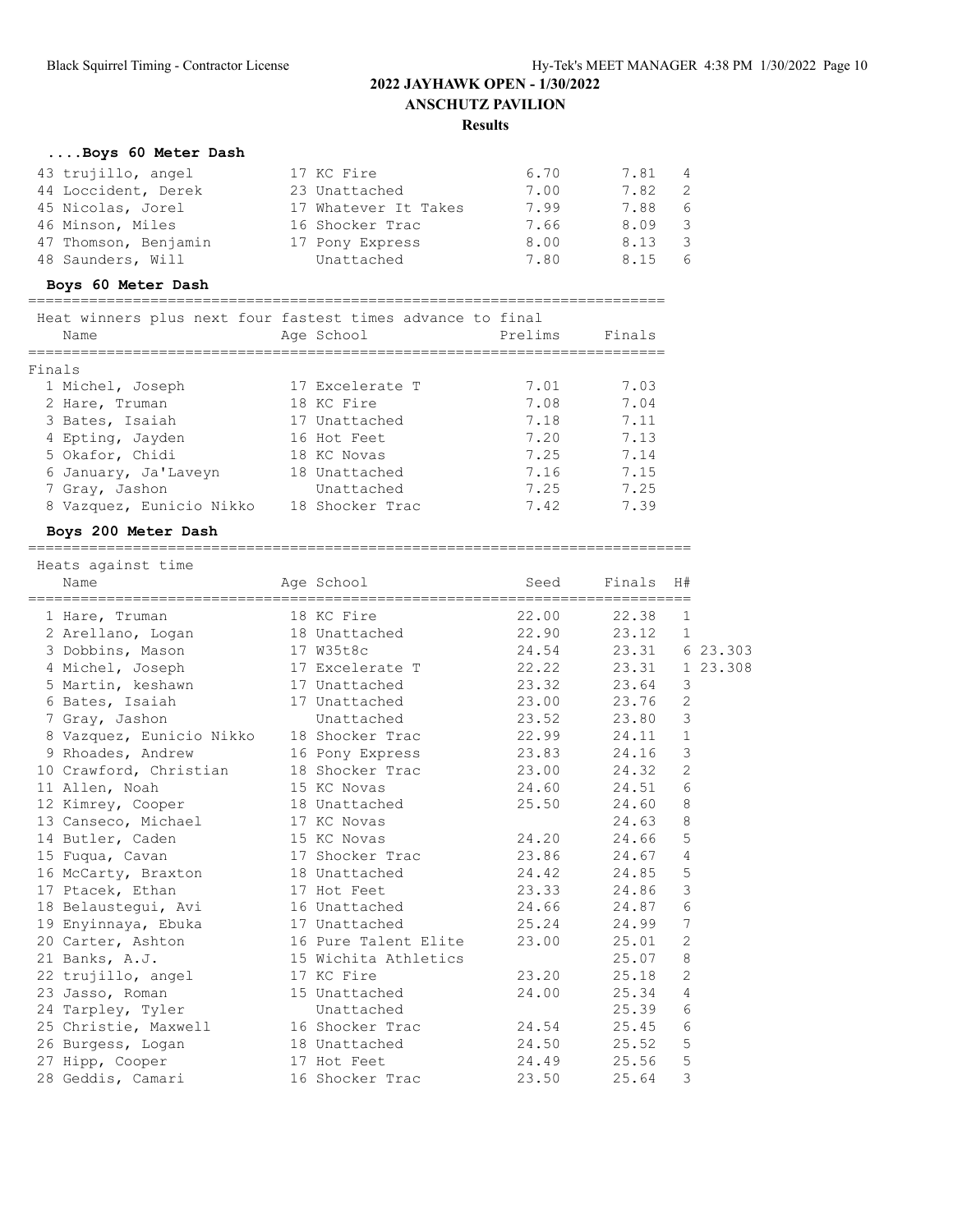# **....Boys 200 Meter Dash**

| 29 Terry, Walker     | 17 Unattached        | 24.90 | 25.90 | - 6 |
|----------------------|----------------------|-------|-------|-----|
| 30 Thomson, Benjamin | 17 Pony Express      | 25.90 | 26.08 | - 8 |
| 31 Hare, Lincoln     | 15 KC Fire           | 25.50 | 26.12 | 7   |
| 32 Gray, Tyler       | 18 Hot Feet          | 26.00 | 26.15 | - 8 |
| 33 Bennett, Duncan   | 18 Hot Feet          | 25.00 | 26.30 | 7   |
| 34 Nicolas, Jorel    | 17 Whatever It Takes | 26.30 | 26.40 | - 8 |
| 35 Minson, Miles     | 16 Shocker Trac      | 25.50 | 26.63 | 7   |
| 36 Saunders, Will    | Unattached           | 25.00 | 26.77 | - 7 |

============================================================================

#### **Boys 400 Meter Dash**

| Heats against time<br>Name              | Age School                             | Seed    | Finals  | H#             |
|-----------------------------------------|----------------------------------------|---------|---------|----------------|
| 1 Arellano, Logan<br>24.207 (24.207)    | 18 Unattached<br>51.070 (26.863)       | 49.56   | 51.07   | $\mathbf{1}$   |
| 2 Mejia, Michael<br>24.553 (24.553)     | 18 Eqt<br>52.477 (27.924)              | 51.53   | 52.48   | $\overline{2}$ |
| 3 Sandler, Trenton<br>25.127 (25.127)   | 16 Dream Run Club<br>53.073 (27.946)   | 51.80   | 53.08   | $\overline{2}$ |
| 4 Lockwood, Grant<br>25.345 (25.345)    | 17 Hot Feet<br>53.197 (27.852)         | 49.87   | 53.20   | $\mathbf{1}$   |
| 5 Seck, Nathan<br>24.594 (24.594)       | 18 Shocker Trac<br>53.748 (29.154)     | 52.99   | 53.75   | $\overline{2}$ |
| 6 Bombach, Kellen<br>25.953 (25.953)    | 18 Oklahoma Che<br>55.263 (29.310)     | 50.50   | 55.27   | $\mathbf{1}$   |
| 7 Jacobson, John<br>26.573 (26.573)     | 17 Heartland Pa<br>55.462 (28.889)     | 53.00   | 55.47   | $\overline{2}$ |
| 8 Abnos, Elliot<br>28.104 (28.104)      | 18 KC Fire<br>55.568 (27.464)          | 54.02   | 55.57   | 3              |
| 9 Chappell, Kyler<br>26.081 (26.081)    | 17 KC Fire<br>55.797 (29.716)          | 51.00   | 55.80   | $\overline{2}$ |
| 10 trujillo, angel<br>25.801 (25.801)   | 17 KC Fire<br>55.903 (30.102)          | 50.00   | 55.91   | $\mathbf{1}$   |
| 11 Sudduth, Jayden<br>26.005 (26.005)   | 17 Unattached<br>55.950 (29.945)       | 51.00   | 55.95   | $\mathbf{1}$   |
| 12 Lopez, Brandon<br>26.188 (26.188)    | 18 KC Novas<br>56.124 (29.936)         | 54.85   | 56.13   | 3              |
| 13 Richardson, Kaden<br>27.829 (27.829) | 15 Unattached<br>56.332 (28.503)       | 54.50   | 56.34   | 3              |
| 14 Okafor, Chidi<br>27.147 (27.147)     | 18 KC Novas<br>57.282 (30.135)         | 55.30   | 57.29   | $\overline{4}$ |
| 15 Hare, Lincoln<br>27.635 (27.635)     | 15 KC Fire<br>58.141 (30.506)          | 57.50   | 58.15   | 5              |
| 16 Kitterman, Landon<br>28.421 (28.421) | 15 Shocker Trac<br>58.154 (29.733)     |         | 58.16   | $\overline{4}$ |
| 17 Turner, Albert<br>26.194 (26.194)    | KC Fire<br>58.372 (32.178)             |         | 58.38   | $\mathbf{1}$   |
| 18 Keck, Coleman<br>29.224 (29.224)     | 16 KC Fire<br>59.292 (30.068)          | 55.02   | 59.30   | 4              |
| 19 Jantz, Ethan<br>29.136 (29.136)      | 16 Unattached<br>$1:00.774$ $(31.638)$ | 59.00   | 1:00.78 | 5              |
| 20 Lemasters, Jonah<br>28.439 (28.439)  | 14 Shocker Trac<br>$1:00.976$ (32.537) | 1:00.00 | 1:00.98 | 5              |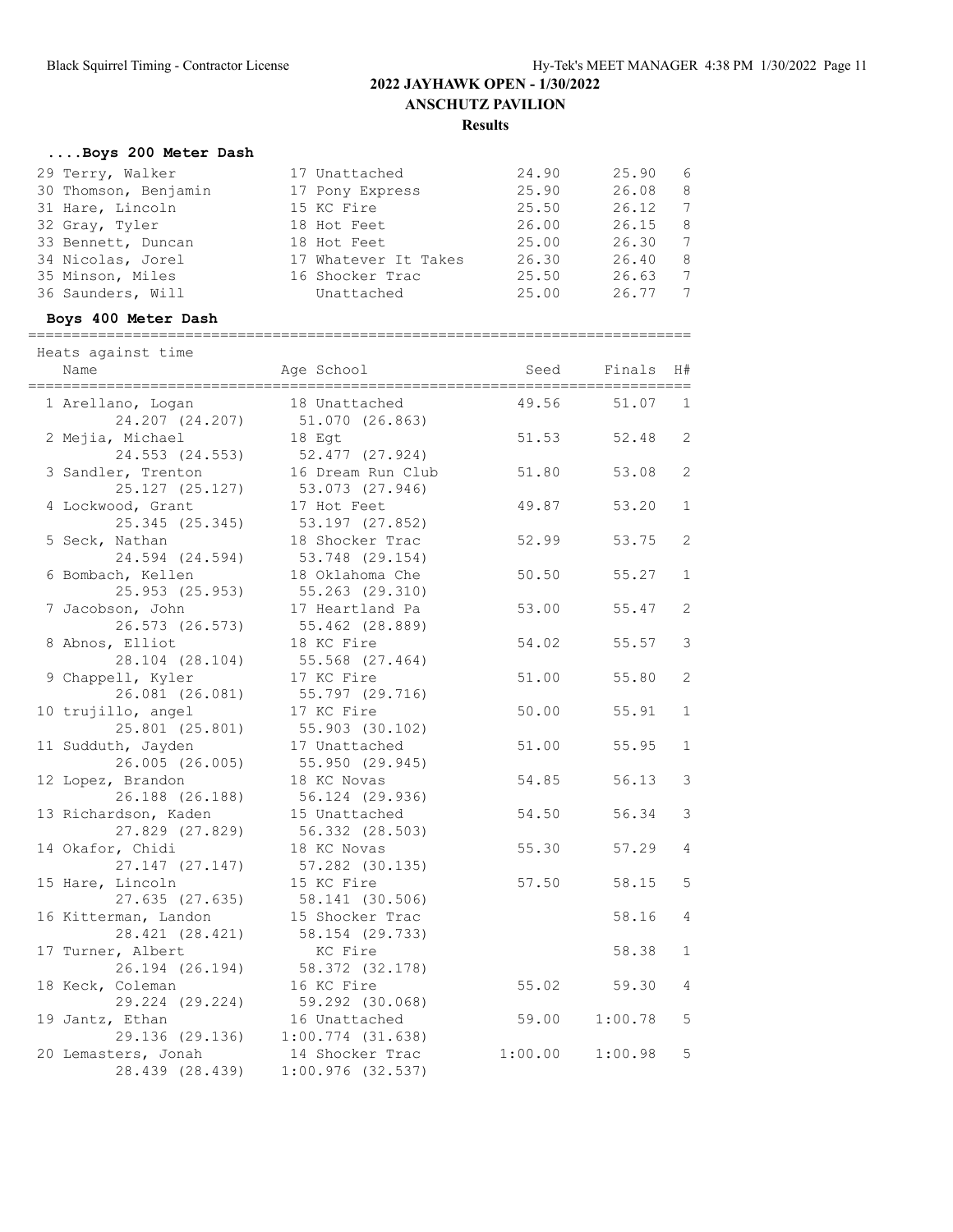# **....Boys 400 Meter Dash**

| 21 Bennett, Duncan   | 18 Hot Feet           | 57.20   | $1:03.97$ 5 |  |
|----------------------|-----------------------|---------|-------------|--|
| 30.753 (30.753)      | $1:03.965$ $(33.212)$ |         |             |  |
| 22 Kurbin, Raef      | 16 KC Fire            | 1:05.00 | $1:04.29$ 5 |  |
| 32.094 (32.094)      | $1:04.286$ (32.192)   |         |             |  |
| 23 McCarty, Braxton  | 18 Unattached         | 55.00   | $1:05.46$ 4 |  |
| 30.410 (30.410)      | 1:05.455(35.045)      |         |             |  |
| 24 Salsbury, Jackson | 14 Shocker Trac       | 1:03.00 | $1:05.98$ 5 |  |
| 31.302 (31.302)      | $1:05.972$ $(34.670)$ |         |             |  |

## **Boys 600 Yard Run**

| Heats against time                       |                                        |         |         |  |  |  |  |
|------------------------------------------|----------------------------------------|---------|---------|--|--|--|--|
| Name                                     | Age School                             | Seed    | Finals  |  |  |  |  |
| 1 Ashihi, Tylen<br>49.362 (49.362)       | 18 Unattached<br>$1:16.678$ $(27.316)$ | 1:12.39 | 1:16.68 |  |  |  |  |
| 2 Jacobson, John<br>50.626 (50.626)      | 17 Heartland Pa<br>$1:21.126$ (30.500) | 1:19.00 | 1:21.13 |  |  |  |  |
| 3 Bombach, Kellen<br>$50.175$ $(50.175)$ | 18 Oklahoma Che<br>1:21.410(31.235)    |         | 1:21.41 |  |  |  |  |
| 4 Galindo, Alex<br>51.223 (51.223)       | 15 Unattached<br>1:24.565(33.342)      | 1:24.00 | 1:24.57 |  |  |  |  |
| 5 O'Dell, Parker<br>51.508 (51.508)      | 18 Unattached<br>$1:25.516$ $(34.008)$ | 1:30.00 | 1:25.52 |  |  |  |  |

#### **Boys 800 Meter Run**

| Heats against time              |                                   |                                                                             |  |
|---------------------------------|-----------------------------------|-----------------------------------------------------------------------------|--|
|                                 |                                   |                                                                             |  |
|                                 |                                   | 1 beard, Bret 18 Unattached 1:58.81 1:59.17 1                               |  |
|                                 |                                   | 28.074 (28.074) 57.252 (29.178) 1:28.505 (31.253) 1:59.166 (30.661)         |  |
| 2 beard, jack 18 Unattached     |                                   | $2:01.01$ $2:02.35$ 1                                                       |  |
|                                 |                                   | 28.702 (28.702) 59.604 (30.902) 1:31.235 (31.631) 2:02.345 (31.110)         |  |
| 3 Esfeld, Kaiden 18 Unattached  |                                   | $1:57.00$ $2:02.85$ 1                                                       |  |
|                                 |                                   | $30.205$ (30.205) $59.945$ (29.740) $1:31.662$ (31.717) $2:02.846$ (31.184) |  |
| 4 Keltner, Kyle 16 Unattached   |                                   | $2:04.00$ $2:03.58$ 1                                                       |  |
|                                 |                                   | 29.176 (29.176) 1:00.126 (30.950) 1:32.019 (31.893) 2:03.572 (31.553)       |  |
|                                 |                                   | 5 Norris, Jacob 17 Hot Feet 2:03.30 2:07.14 1                               |  |
| 31.926 (31.926)                 | $1:03.031$ (31.105)               | $1:35.318$ (32.287) $2:07.137$ (31.819)                                     |  |
|                                 |                                   | 6 Steger, Jackson 16 Hot Feet 2:03.00 2:07.34 1                             |  |
|                                 |                                   | 28.881 (28.881) 1:00.282 (31.401) 1:33.933 (33.651) 2:07.338 (33.405)       |  |
| 7 Burke, Aiden                  |                                   | 17 Jaguar running club 2:07.00 2:09.20 2                                    |  |
|                                 |                                   | 30.888 (30.888) 1:03.558 (32.670) 1:37.664 (34.106) 2:09.194 (31.530)       |  |
|                                 |                                   | 8 Chappell, Kyler 17 KC Fire 2:01.00 2:10.27 1                              |  |
|                                 |                                   | 29.442 (29.442) 1:00.539 (31.097) 1:34.442 (33.903) 2:10.270 (35.828)       |  |
| 9 Keck, Coleman 16 KC Fire      |                                   | $2:08.00$ $2:10.42$ 2                                                       |  |
|                                 |                                   | $1:36.804$ (34.333) $2:10.420$ (33.616)                                     |  |
| 10 Medina, Truman 15 KC Fire    |                                   | $2:14.33$ $2:14.06$ 2                                                       |  |
| 30.644 (30.644)                 | 1:03.352 (32.708)                 | $1:38.427$ (35.075) $2:14.058$ (35.631)                                     |  |
| 11 Logan, Blake 16 Shocker Trac |                                   | $2:12.00$ $2:14.44$ 2                                                       |  |
|                                 |                                   | 32.509 (32.509) 1:06.752 (34.243) 1:41.189 (34.437) 2:14.436 (33.247)       |  |
| 12 O'Grady, Calin 15 Unattached |                                   | $2:09.00$ $2:15.67$ 2                                                       |  |
|                                 | 31.002 (31.002) 1:03.829 (32.827) | 1:38.790(34.961)2:15.669(36.879)                                            |  |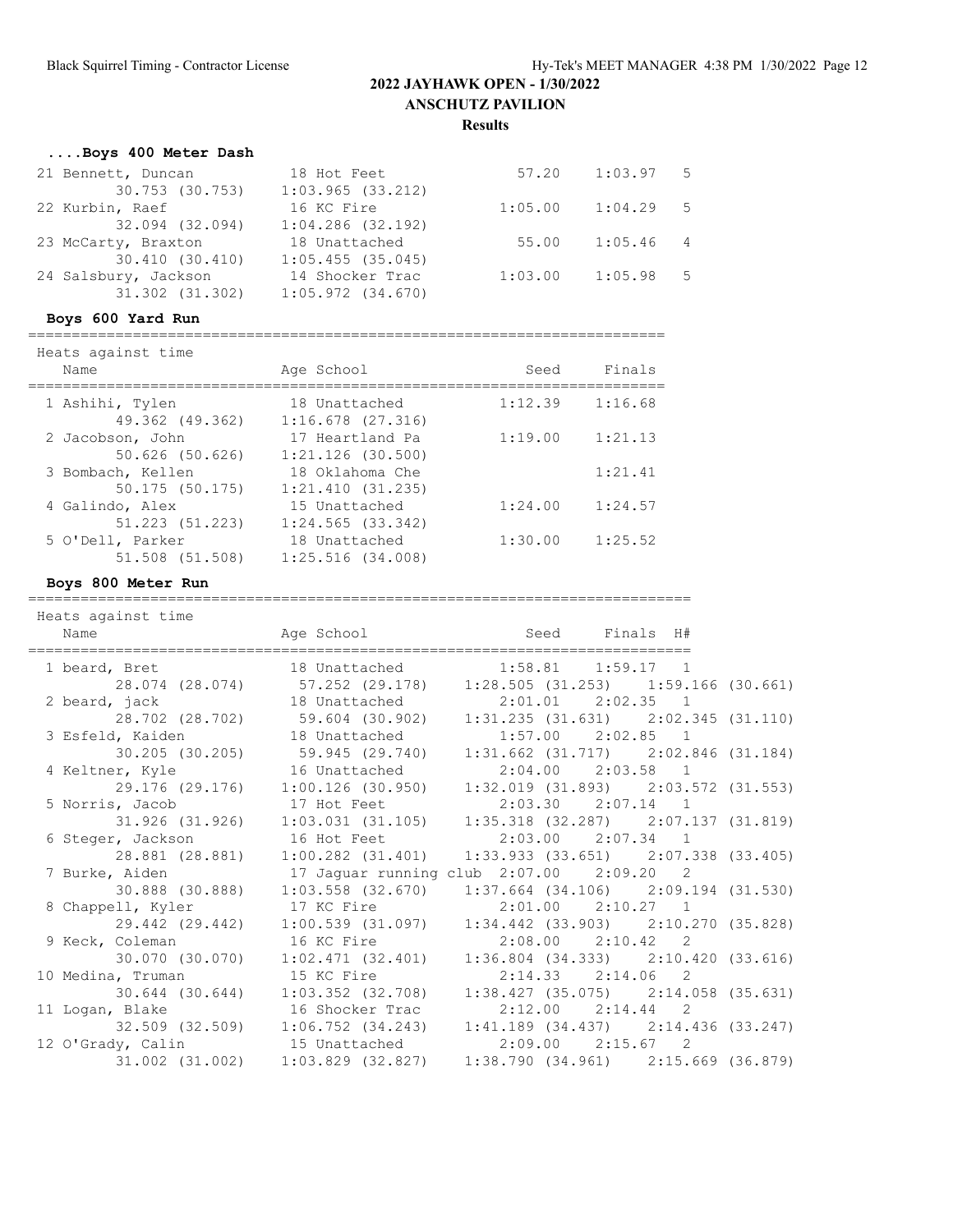#### **Results**

# **....Boys 800 Meter Run**

| 13 Valenta, Matthew 15 Unattached    |                                    | $2:15.00$ $2:17.33$ 2                               |  |
|--------------------------------------|------------------------------------|-----------------------------------------------------|--|
| 32.095 (32.095)                      | 1:06.688 (34.593)                  | $1:42.570$ (35.882) $2:17.327$ (34.757)             |  |
| 14 Whittlesey, Ryan brattached       |                                    | $2:14.00$ $2:18.29$ 2                               |  |
|                                      | 31.654 (31.654)  1:05.717 (34.063) | $1:42.374$ (36.657) $2:18.288$ (35.914)             |  |
| 15 Wolf, Kale 5 17 KC Fire           |                                    | $2:16.00$ $2:18.85$ 2                               |  |
|                                      |                                    | $1:41.124$ (35.757) $2:18.846$ (37.722)             |  |
| 16 Lyons, Connor 15 Unattached       |                                    | $2:20.00$ $2:22.46$ 3                               |  |
|                                      | 31.390 (31.390) 1:07.005 (35.615)  | $1:44.523$ (37.518) $2:22.455$ (37.932)             |  |
| 17 Dombrosky, Drake                  | 16 SW Prict                        | $2:16.00$ $2:26.19$ 2                               |  |
| 32.414 (32.414)                      | 1:08.125 (35.711)                  | $1:47.676$ (39.551) $2:26.183$ (38.507)             |  |
| 18 Kurbin, Raef 16 KC Fire           |                                    | $2:35.00$ $2:29.21$ 3                               |  |
|                                      |                                    | $1:49.354$ (39.959) $2:29.209$ (39.855)             |  |
| 19 Salsbury, Jackson 14 Shocker Trac |                                    | 2:31.00 2:31.96 3                                   |  |
|                                      |                                    | $1:51.829$ (40.400) $2:31.953$ (40.124)             |  |
| 20 Whisler, Layne 15 Unattached      |                                    | 2:30.00 2:33.81 3                                   |  |
|                                      |                                    | $1:56.108$ (41.716) $2:33.808$ (37.700)             |  |
| 21 Henry, Landan 17 Hot Feet         |                                    | 2:30.00 2:38.20 3                                   |  |
|                                      |                                    | $1:54.765$ (43.545) $2:38.200$ (43.435)             |  |
|                                      |                                    | -- Gray, Tyler 18 Hot Feet 2:05.00 DNF 1            |  |
|                                      |                                    | 31.860 (31.860) 1:03.837 (31.977) 1:40.606 (36.769) |  |

============================================================================

#### **Boys 1 Mile Run**

| Heats against time                 |                                       |                                                                         |  |
|------------------------------------|---------------------------------------|-------------------------------------------------------------------------|--|
| Name                               |                                       | Age School <a> Seed Finals<br/> H#</a>                                  |  |
|                                    |                                       | 1 Shryock, Ben 18 Unattached 4:10.20 4:20.17 1                          |  |
|                                    |                                       | 33.144 (33.144) 1:04.362 (31.218) 1:36.425 (32.063) 2:09.383 (32.958)   |  |
|                                    |                                       | 2:42.535 (33.152) 3:15.638 (33.103) 3:47.945 (32.307) 4:20.163 (32.218) |  |
| 2 Lind, Caleb 17 Unattached        |                                       | $4:25.00$ $4:26.25$ 1                                                   |  |
|                                    | 33.604 (33.604) 1:05.260 (31.656)     | $1:38.255$ (32.995) $2:11.465$ (33.210)                                 |  |
|                                    |                                       | 2:45.089 (33.624) 3:19.501 (34.412) 3:53.535 (34.034) 4:26.243 (32.708) |  |
| 3 Atkins, Tyler 17 Unattached      |                                       | 4:30.00  4:31.48  1                                                     |  |
|                                    | 34.330 (34.330) 1:06.780 (32.450)     | $1:40.016$ (33.236) $2:14.378$ (34.362)                                 |  |
|                                    | $2:48.136$ (33.758) 3:22.740 (34.604) | 3:57.504 (34.764) 4:31.479 (33.975)                                     |  |
| 4 Kilonzo, Jordan 17 Unattached    |                                       | $4:39.00$ $4:33.35$ 1                                                   |  |
|                                    |                                       | 34.127 (34.127) 1:06.557 (32.430) 1:40.285 (33.728) 2:15.063 (34.778)   |  |
| $2:50.643$ (35.580)                | 3:26.754 (36.111)                     | $4:02.014$ (35.260) $4:33.342$ (31.328)                                 |  |
| 5 Sandler, Trenton                 | 16 Dream Run Club                     | $4:30.00$ $4:33.64$ 1                                                   |  |
|                                    |                                       | $1:39.487$ (33.322) $2:14.350$ (34.863)                                 |  |
|                                    | $2:49.671(35.321)$ $3:25.965(36.294)$ | $4:01.943$ (35.978) $4:33.631$ (31.688)                                 |  |
| 6 Belardo, Drew 17 Burg Track Club |                                       | $4:29.00$ $4:34.84$ 1                                                   |  |
| 33.734 (33.734)                    | $1:05.947$ (32.213)                   | $1:39.737$ (33.790) $2:14.582$ (34.845)                                 |  |
|                                    |                                       | 2:49.989 (35.407) 3:26.098 (36.109) 4:01.369 (35.271) 4:34.832 (33.463) |  |
| 7 Esfeld, Kaiden 18 Unattached     |                                       | $4:20.00$ $4:37.28$ 1                                                   |  |
| 33.383 (33.383)                    | $1:04.447$ $(31.064)$                 | $1:36.493$ (32.046) 2:09.739 (33.246)                                   |  |
| $2:45.393$ (35.654)                | $3:22.792$ $(37.399)$                 | $4:00.849$ (38.057) $4:37.276$ (36.427)                                 |  |
| 8 Ryan, Jack                       | 17 Lawrence high                      | $4:40.00$ $4:37.48$ 1                                                   |  |
|                                    |                                       | 34.489 (34.489) 1:07.005 (32.516) 1:40.530 (33.525) 2:15.098 (34.568)   |  |
|                                    |                                       | 2:50.279 (35.181) 3:26.470 (36.191) 4:02.775 (36.305) 4:37.477 (34.702) |  |
| 9 Norris, Jacob 17 Hot Feet        |                                       | $4:41.39$ $4:42.35$ 1                                                   |  |
|                                    |                                       | 35.738 (35.738) 1:09.091 (33.353) 1:44.638 (35.547) 2:21.560 (36.922)   |  |
|                                    |                                       | 2:57.957 (36.397) 3:35.632 (37.675) 4:10.718 (35.086) 4:42.343 (31.625) |  |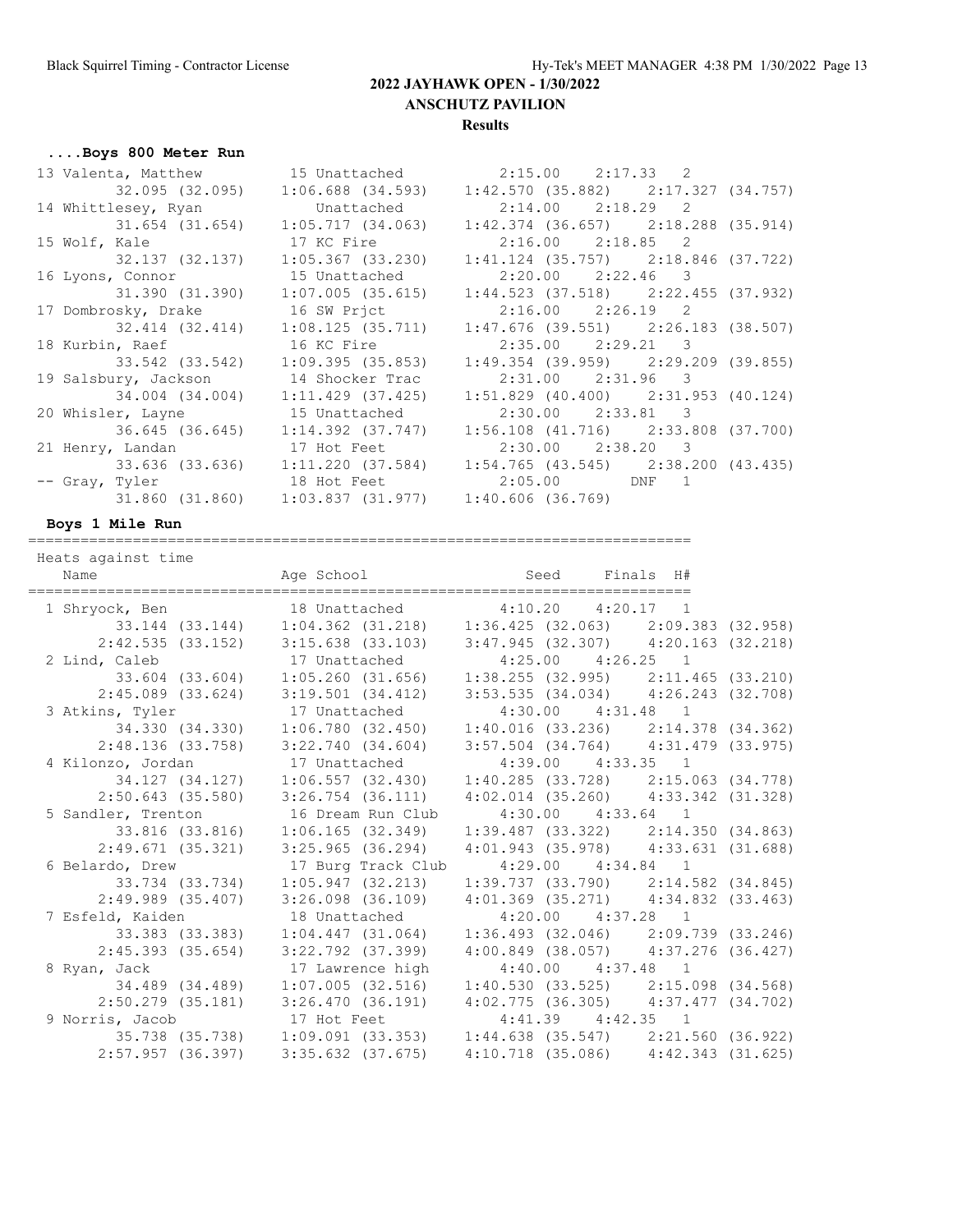# **2022 JAYHAWK OPEN - 1/30/2022**

**ANSCHUTZ PAVILION**

## **Results**

# **....Boys 1 Mile Run**

| 10 Walion, Parker                           |                                              | 16 Unattached 4:37.00 4:43.46 1                                                  |                                            |
|---------------------------------------------|----------------------------------------------|----------------------------------------------------------------------------------|--------------------------------------------|
|                                             |                                              | 35.211 (35.211) 1:07.824 (32.613) 1:41.943 (34.119) 2:16.820 (34.877)            |                                            |
|                                             | 2:53.101 (36.281) 3:30.616 (37.515)          | $4:07.685$ (37.069) $4:43.459$ (35.774)                                          |                                            |
| 11 Logan, Blake                             | 16 Shocker Trac                              | $4:51.00$ $4:48.03$ 2                                                            |                                            |
| 36.942 (36.942)                             | $1:12.086$ (35.144)                          | $1:48.365$ (36.279) $2:25.169$ (36.804)                                          |                                            |
| $3:02.294$ (37.125)                         | $3:39.761$ (37.467)                          | $4:15.477$ (35.716) $4:48.029$ (32.552)                                          |                                            |
| 12 McGee, Gabe                              | 18 Unattached                                | $4:45.00$ $4:48.93$ 2                                                            |                                            |
| 36.395 (36.395)                             | 1:10.639(34.244)                             | $1:46.961$ (36.322) $2:22.647$ (35.686)                                          |                                            |
| $3:00.478$ $(37.831)$                       | $3:38.099$ $(37.621)$                        | $4:15.653$ (37.554) $4:48.928$ (33.275)                                          |                                            |
| 13 Pagadala, Prabhav                        | 15 Dream Run Club                            | $4:45.00$ $4:49.11$ 2                                                            |                                            |
| 36.583 (36.583)                             | $1:10.709$ $(34.126)$                        | $1:45.860$ (35.151) $2:22.125$ (36.265)                                          |                                            |
| $2:59.904$ (37.779)                         | $3:37.004$ (37.100)                          | $4:13.410$ (36.406) $4:49.107$ (35.697)                                          |                                            |
| 14 Caul, Thomas                             | Unattached                                   | $4:50.00$ $4:55.79$ 2                                                            |                                            |
| 36.223 (36.223)                             |                                              | $1:10.555$ (34.332) $1:45.694$ (35.139) $2:22.381$ (36.687)                      |                                            |
| $3:01.777$ (39.396)                         |                                              | $3:38.391$ (36.614) $4:17.312$ (38.921) $4:55.782$ (38.470)                      |                                            |
| 15 Lyons, Connor                            | 15 Unattached                                | $4:50.00$ $5:00.63$ 2                                                            |                                            |
| 37.079 (37.079)                             | $1:11.802$ $(34.723)$                        | $1:49.167$ (37.365) $2:28.260$ (39.093)                                          |                                            |
| $3:07.271$ (39.011)                         | $3:45.876$ (38.605)                          | $4:24.152$ (38.276) $5:00.624$ (36.472)                                          |                                            |
| 16 Cline, Carter                            |                                              | 15 Jaguar running club 5:00.00 5:01.46 3                                         |                                            |
| 36.153 (36.153)                             | $1:12.093$ (35.940)                          | $1:50.644$ (38.551) $2:29.053$ (38.409)                                          |                                            |
| $3:07.786$ (38.733)                         | $3:47.974$ (40.188)                          | 4:26.866 (38.892) 5:01.453 (34.587)                                              |                                            |
| 17 Chigurukota, Preetesh                    | 16 Dream Run Club                            | $4:58.00$ $5:04.12$ 2                                                            |                                            |
| 35.987 (35.987)                             | $1:10.363$ $(34.376)$                        | $1:47.964$ (37.601) $2:26.121$ (38.157)                                          |                                            |
| $3:06.196$ (40.075)                         | 3:46.931(40.735)                             | $4:27.308$ (40.377) $5:04.115$ (36.807)                                          |                                            |
| 18 Kuhl, Jackson                            | 16 Hot Feet                                  | $4:50.00$ $5:05.35$ 2                                                            |                                            |
| 36.867 (36.867)                             |                                              | 1:11.190 (34.323) 1:47.766 (36.576) 2:25.536 (37.770)                            |                                            |
| $3:05.291$ (39.755)                         |                                              |                                                                                  |                                            |
|                                             | $3:46.222$ (40.931)                          | 4:25.946 (39.724) 5:05.348 (39.402)                                              |                                            |
| 19 Wolf, Kale                               | 17 KC Fire                                   | $5:03.00$ $5:05.88$ 3                                                            |                                            |
| 36.293 (36.293)<br>$3:08.079$ (38.761)      | $1:12.281$ (35.988)                          | $1:50.912$ (38.631) $2:29.318$ (38.406)<br>$4:27.179$ (38.966) 5:05.879 (38.700) |                                            |
|                                             | $3:48.213$ (40.134)                          | $4:51.00$ $5:10.31$ 2                                                            |                                            |
| 20 Browning, Luke                           | 17 Hot Feet                                  |                                                                                  |                                            |
| 36.631(36.631)                              | 1:09.915(33.284)                             | $1:44.521$ (34.606) $2:21.865$ (37.344)                                          |                                            |
| $3:02.070$ (40.205)                         | $3:44.617$ $(42.547)$                        | $4:27.615$ (42.998) $5:10.304$ (42.689)                                          |                                            |
| 21 Bachman, Camden                          | 16 Unattached                                | $5:00.00$ $5:11.71$ 3                                                            |                                            |
| 37.392 (37.392)                             | $1:15.467$ (38.075)                          | $1:56.255$ (40.788) $2:36.312$ (40.057)<br>4:35.037 (38.351) 5:11.707 (36.670)   |                                            |
| $3:16.363$ $(40.051)$<br>22 Edgeller, Henry | $3:56.686$ (40.323)                          |                                                                                  |                                            |
|                                             |                                              |                                                                                  |                                            |
|                                             | 16 Dream Run Club                            | $4:58.00$ $5:12.34$ 2                                                            |                                            |
| 35.215 (35.215)                             | 1:10.143(34.928)                             | $1:48.204$ (38.061) $2:27.600$ (39.396)                                          |                                            |
|                                             | $3:09.521$ (41.921) $3:51.281$ (41.760)      | 4:32.905 (41.624) 5:12.331 (39.426)                                              |                                            |
| 23 Whittlesey, Ryan                         | Unattached                                   | $4:50.00$ $5:14.01$ 2                                                            |                                            |
| 37.328 (37.328)                             | $1:12.983$ (35.655)                          | $1:50.297$ (37.314) $2:30.206$ (39.909)                                          |                                            |
| 3:10.817(40.611)                            | $3:52.088$ $(41.271)$                        | 4:34.125(42.037)                                                                 | 5:14.007 (39.882)                          |
| 24 Whisler, Layne                           | 15 Unattached                                | 5:27.00<br>5:17.05                                                               | 3                                          |
| 38.566 (38.566)                             | 1:17.270(38.704)                             | $1:58.498$ $(41.228)$                                                            | $2:41.133$ $(42.635)$                      |
| $3:22.747$ $(41.614)$                       | $4:03.626$ $(40.879)$                        | $4:43.581$ (39.955) $5:17.044$ (33.463)                                          |                                            |
| 25 Shepherd, Carter                         | 18 Unattached                                | 5:15.00<br>5:18.02                                                               | $\overline{\mathbf{3}}$                    |
| 36.752 (36.752)                             | 1:13.395(36.643)                             | $1:52.564$ (39.169)                                                              | $2:33.679$ $(41.115)$                      |
| $3:15.275$ $(41.596)$                       | $3:57.469$ $(42.194)$                        | 4:39.011(41.542)                                                                 | $5:18.019$ (39.008)                        |
| 26 Wood, Brendon                            | 17 Dream Run Club                            | 5:30.00<br>5:21.73                                                               | 3                                          |
| 39.003 (39.003)                             | $1:17.686$ (38.683)                          | $1:57.454$ (39.768)                                                              | 2:37.767 (40.313)                          |
| $3:18.718$ $(40.951)$                       | $4:00.297$ $(41.579)$                        | $4:42.084$ $(41.787)$                                                            | $5:21.727$ (39.643)                        |
| 27 McCartney, Felix                         | 15 Unattached                                | 5:30.00<br>5:22.01                                                               | $\overline{\phantom{a}}$                   |
| 39.321 (39.321)                             | $1:18.027$ (38.706)<br>$4:02.901$ $(43.027)$ | $1:57.822$ (39.795)<br>$4:48.487$ (45.586)                                       | 2:38.133 (40.311)<br>$5:22.001$ $(33.514)$ |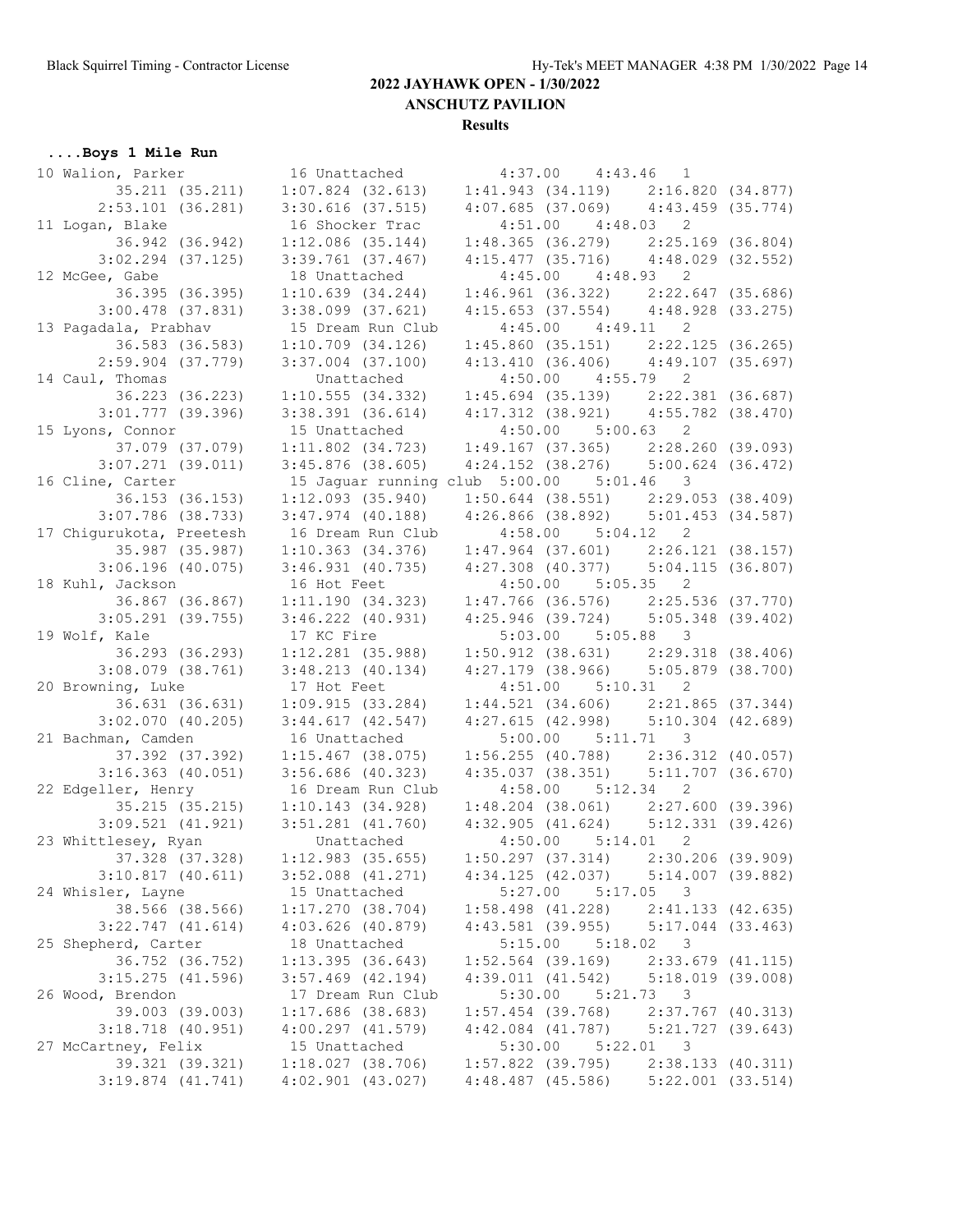#### **Results**

**....Boys 1 Mile Run**

|                                    | 28 Geisendorf, Aden 16 Unattached 7:00.00 5:27.83 3                   |                                             |  |
|------------------------------------|-----------------------------------------------------------------------|---------------------------------------------|--|
|                                    | 39.595 (39.595) 1:18.812 (39.217) 1:59.747 (40.935) 2:42.666 (42.919) |                                             |  |
| 3:24.330 (41.664)                  | $4:07.498$ (43.168)                                                   | 4:51.153 (43.655) 5:27.826 (36.673)         |  |
| 29 Price, Dillon 17 Dream Run Club |                                                                       | $4:58.00$ $5:27.89$ 2                       |  |
|                                    | 34.979 (34.979) 1:09.903 (34.924)                                     | $1:48.522$ (38.619) $2:30.548$ (42.026)     |  |
|                                    | $3:13.965$ (43.417) $3:57.755$ (43.790)                               | 4:42.618 (44.863) 5:27.886 (45.268)         |  |
| 30 Kurbin, Raef                    | 16 KC Fire                                                            | 5:20.00 5:33.44 3                           |  |
| 38.101 (38.101)                    | $1:16.572$ (38.471)                                                   | $1:57.229$ (40.657) $2:40.728$ (43.499)     |  |
| 3:24.528 (43.800)                  | 4:09.217 (44.689)                                                     | 4:53.742 (44.525) 5:33.437 (39.695)         |  |
|                                    | 31 Elsea, Jackson 16 KC Fire                                          | $5:20.00$ $5:33.95$ 3                       |  |
| 36.495 (36.495)                    | 1:12.604 (36.109)                                                     | $1:51.890$ (39.286) $2:33.715$ (41.825)     |  |
|                                    | $3:17.251$ (43.536) $4:02.538$ (45.287)                               | $4:48.849$ (46.311) $5:33.944$ (45.095)     |  |
| 32 Schweiger, Nathan               | 14 Unattached                                                         | $5:25.00$ $5:38.94$ 3                       |  |
| 37.692 (37.692)                    | 1:14.358 (36.666)                                                     | $1:54.431$ (40.073) 2:36.797 (42.366)       |  |
| 3:20.958 (44.161)                  | 4:08.070(47.112)                                                      | $4:55.681$ (47.611) $5:38.934$ (43.253)     |  |
| 33 Fuqua, Finn                     | 14 Shocker Trac                                                       | $5:44.00$ $5:39.21$ 3                       |  |
| 40.433 (40.433)                    | 1:20.037 (39.604)                                                     | $2:01.649$ (41.612) $2:44.504$ (42.855)     |  |
| 3:27.720 (43.216)                  | $4:12.993$ (45.273)                                                   | $4:57.192$ $(44.199)$ $5:39.208$ $(42.016)$ |  |
|                                    | 34 Henry, Landan 17 Hot Feet                                          | $6:12.00$ $6:02.95$ 3                       |  |
|                                    |                                                                       | 2:06.061 (44.773) 2:53.413 (47.352)         |  |
|                                    | $3:42.224$ (48.811) $4:30.824$ (48.600)                               | 5:19.155 (48.331) 6:02.943 (43.788)         |  |
|                                    |                                                                       |                                             |  |

#### **Boys 3000 Meter Run**

========================================================================= Name **Age School** Seed Finals ========================================================================= 1 Newkirk, Tanner 18 Unattached 8:45.00 8:45.42 32.503 (32.503) 1:07.420 (34.917) 1:43.096 (35.676) 2:18.803 (35.707) 2:54.746 (35.943) 3:29.687 (34.941) 4:03.693 (34.006) 4:38.464 (34.771) 5:13.135 (34.671) 5:48.687 (35.552) 6:23.918 (35.231) 6:59.292 (35.374) 7:35.522 (36.230) 8:11.018 (35.496) 8:45.418 (34.400) 2 Lind, Caleb 17 Unattached 8:55.00 9:03.17 32.891 (32.891) 1:07.878 (34.987) 1:43.445 (35.567) 2:19.122 (35.677) 2:55.108 (35.986) 3:30.391 (35.283) 4:05.861 (35.470) 4:41.891 (36.030) 5:19.169 (37.278) 5:56.729 (37.560) 6:34.761 (38.032) 7:13.253 (38.492) 7:51.600 (38.347) 8:28.824 (37.224) 9:03.161 (34.337) 3 Lindahl, Tanner 18 Unattached 8:57.00 9:07.02 33.553 (33.553) 1:09.083 (35.530) 1:45.644 (36.561) 2:22.133 (36.489) 2:58.722 (36.589) 3:34.773 (36.051) 4:12.239 (37.466) 4:50.877 (38.638) 5:29.263 (38.386) 6:06.576 (37.313) 6:42.427 (35.851) 7:20.308 (37.881) 7:58.757 (38.449) 8:32.410 (33.653) 9:07.020 (34.610) 4 Decker, Vaughn 17 Unattached 9:11.07 9:43.03 33.737 (33.737) 1:09.299 (35.562) 1:45.962 (36.663) 2:22.648 (36.686) 3:00.587 (37.939) 3:39.647 (39.060) 4:19.405 (39.758) 5:00.049 (40.644) 5:40.549 (40.500) 6:21.567 (41.018) 7:02.058 (40.491) 7:42.982 (40.924) 8:23.964 (40.982) 9:04.672 (40.708) 9:43.024 (38.352) 5 Huggins, Brady 18 Unattached 9:45.00 9:54.01 34.341 (34.341) 1:10.150 (35.809) 1:47.398 (37.248) 2:25.695 (38.297) 3:04.574 (38.879) 3:44.288 (39.714) 4:24.168 (39.880) 5:04.411 (40.243) 5:44.954 (40.543) 6:25.876 (40.922) 7:07.759 (41.883) 7:50.427 (42.668) 8:32.902 (42.475) 9:14.853 (41.951) 9:54.002 (39.149)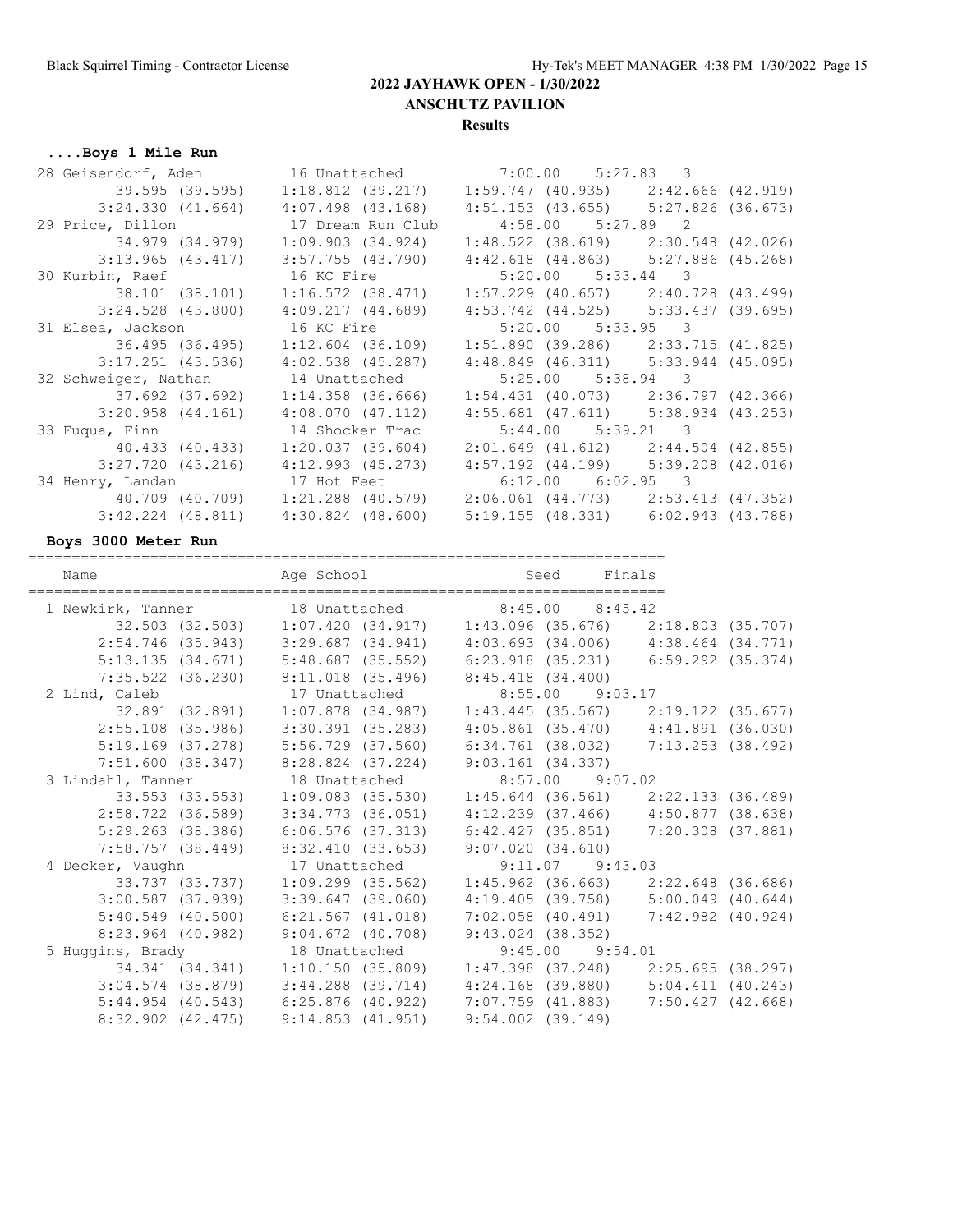#### **....Boys 3000 Meter Run**

| 6 Lehan, William       |                        | 16 Jaguar running club 10:00.00 10:38.74 |                       |
|------------------------|------------------------|------------------------------------------|-----------------------|
| 34.848 (34.848)        | 1:12.146 (37.298)      | 1:52.567 (40.421)                        | 2:33.974 (41.407)     |
| 3:16.375(42.401)       | $3:59.865$ (43.490)    | 4:42.948 (43.083)                        | $5:27.421$ $(44.473)$ |
| $6:10.789$ $(43.368)$  |                        | $6:55.835$ (45.046) 7:40.916 (45.081)    | $8:26.151$ (45.235)   |
| $9:11.353$ (45.202)    | 9:57.000(45.647)       | $10:38.735$ $(41.735)$                   |                       |
| 7 Fuqua, Finn          | 14 Shocker Trac        | 11:30.66                                 |                       |
| 38.508 (38.508)        | $1:22.055$ (43.547)    | 2:07.492 (45.437)                        | 2:51.840 (44.348)     |
| $3:36.921$ $(45.081)$  | 4:22.660(45.739)       | 5:09.567 (46.907)                        | $5:56.368$ $(46.801)$ |
| 6:43.030(46.662)       | 7:32.004 (48.974)      | 8:21.664 (49.660)                        | 9:08.357(46.693)      |
| $9:58.158$ (49.801)    | $10:46.839$ $(48.681)$ | $11:30.655$ (43.816)                     |                       |
| 8 Wiseman, Remington   | 17 Unattached          | $12:35.00$ $11:49.82$                    |                       |
| 37.245 (37.245)        | 1:20.937(43.692)       | 2:08.087 (47.150)                        | 2:56.178 (48.091)     |
| $3:44.944$ (48.766)    | $4:32.623$ $(47.679)$  | $5:23.678$ (51.055)                      | $6:10.931$ $(47.253)$ |
| 7:01.131(50.200)       | 7:50.884 (49.753)      | 8:40.445 (49.561)                        | $9:29.567$ (49.122)   |
| $10:17.343$ $(47.776)$ | $11:06.808$ (49.465)   | $11:49.816$ (43.008)                     |                       |

#### **Boys 60 Meter Hurdles**

============================================================================ Heat winners plus next six fastest times advance to final Name and Age School Seed Prelims H# ============================================================================ Preliminaries 1 Magee, Ethan Unattached 8.41Q 1 2 Poague, Chase 18 Unattached 7.33 8.88Q 2 3 Noland, Luke 17 Unattached 8.20 8.49q 1 4 Cobb, Teagan 17 Shocker Trac 8.96 8.57q 1 5 Smith, Jordan 16 Pure Talent Elite 9.07 8.92q 1 6 Remsberg, Jonah 17 Shocker Trac 8.85 9.00q 2 7 Dobbins, Mason 17 W35t8c 8.74 9.04q 2 8 Kitterman, Landon 15 Shocker Trac 19.05q 2 9 Hemmer, Brady 15 Sharp Performance 9.10 9.81 1 10 Richardson, Kyle 17 Unattached 9.80 10.03 2 11 Valenta, Matthew 15 Unattached 9.79 10.12 1 12 Boucek, Billy 15 Hot Feet 10.75 10.15 1 13 Lemasters, Jonah 14 Shocker Trac 12.00 11.39 2

#### **Boys 60 Meter Hurdles**

|        | Heat winners plus next six fastest times advance to final<br>Name | Age School           | Prelims | Finals |
|--------|-------------------------------------------------------------------|----------------------|---------|--------|
| Finals |                                                                   |                      |         |        |
|        | 1 Poaque, Chase                                                   | 18 Unattached        | 8.88    | 8.27   |
|        | 2 Magee, Ethan                                                    | Unattached           | 8.41    | 8.40   |
|        | 3 Noland, Luke                                                    | 17 Unattached        | 8.49    | 8.46   |
|        | 4 Cobb, Teagan                                                    | 17 Shocker Trac      | 8.57    | 8.68   |
|        | 5 Remsberg, Jonah                                                 | 17 Shocker Trac      | 9.00    | 8.76   |
|        | 6 Dobbins, Mason                                                  | 17 W35t8c            | 9.04    | 8.79   |
|        | 7 Smith, Jordan                                                   | 16 Pure Talent Elite | 8.92    | 8.86   |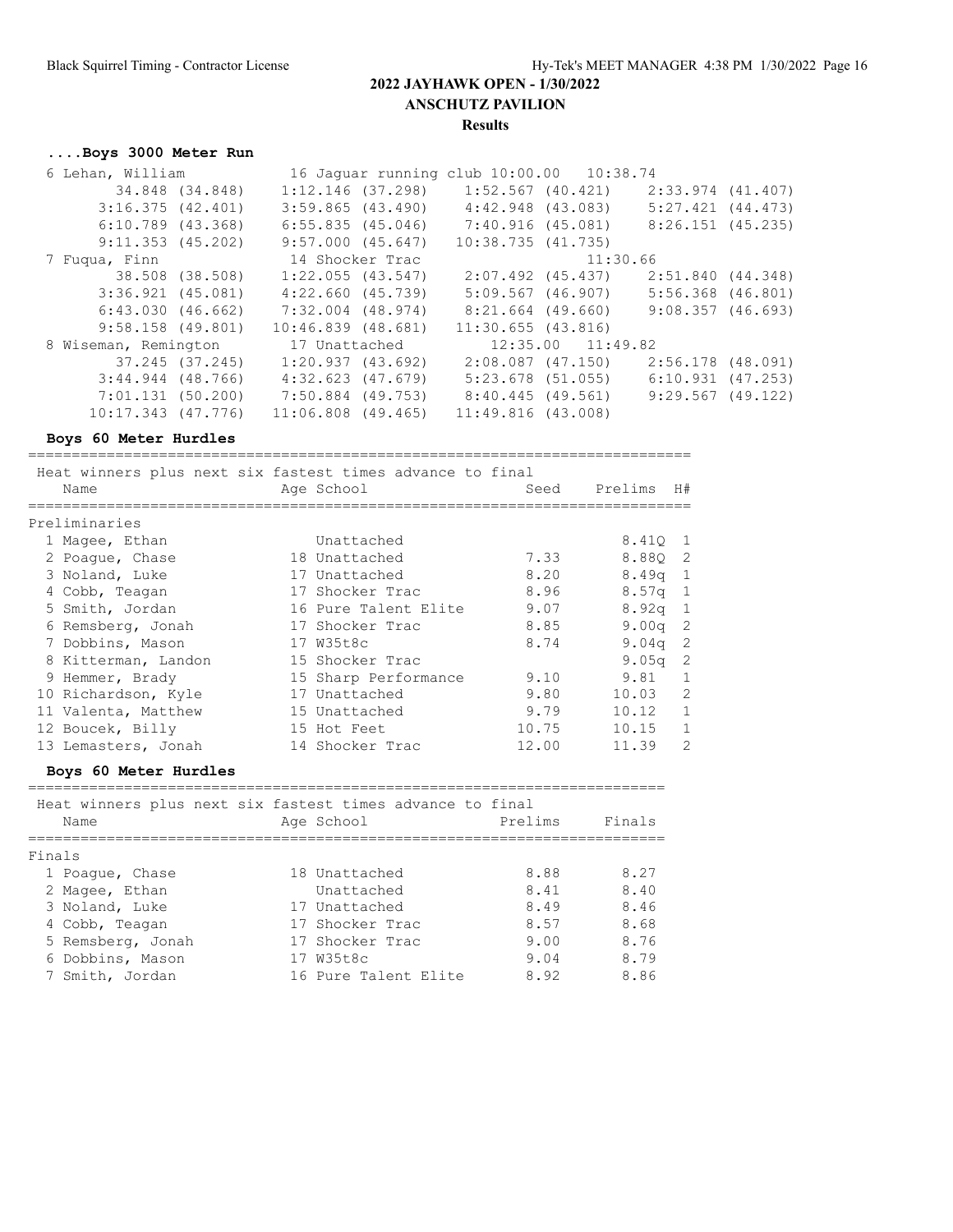**Results**

**Boys High Jump**

| Bar increments 1.74, 1.79, 1.84, 1.89, 1.94, 1.99, 2.04, 2.09<br>Name                                | Age School                                                                                                                                                                   | Seed        | Finals      |     |
|------------------------------------------------------------------------------------------------------|------------------------------------------------------------------------------------------------------------------------------------------------------------------------------|-------------|-------------|-----|
| 1 Rowden, Paul 17 KC Novas<br>1.74 1.79 1.84 1.89 1.94 1.98 2.03 1.98<br>0 0 0 XO XXO XXX XXO<br>XO. |                                                                                                                                                                              | 1.93m       | 1.98m       |     |
| 2 Wagner, Carter 18 Shocker Trac 1.99m<br>1.74 1.79 1.84 1.89 1.94<br>XO XO O XXX<br>$\circ$         |                                                                                                                                                                              |             | 1.89m       |     |
| 3 Spyres, Aric<br>1.74 1.79 1.84 1.89<br>XO<br>XO<br>XO XXX                                          | Crane                                                                                                                                                                        | 1.93m 1.84m |             |     |
| 4 Corona, Samuel 18 KC Novas<br>1.74 1.79<br>XXO XXX                                                 |                                                                                                                                                                              |             | 1.74m       |     |
| 4 Canseco, Michael 17 KC Novas<br>1.74 1.79<br>XXO XXX                                               |                                                                                                                                                                              |             | 1.74m       |     |
| -- Nguyen, Jason 17 Shocker Trac 1.83m<br>1.74<br>XXX                                                |                                                                                                                                                                              |             | NH          |     |
| Boys Pole Vault                                                                                      |                                                                                                                                                                              |             |             |     |
| Bar increments 2.50, 2.80, 3.00, 3.15, 3.30, 3.45, 3.60, 3.75,                                       |                                                                                                                                                                              |             |             |     |
| 3.90, 4.05, 4.20, 4.35, 4.50, 4.60, 4.65<br>Name                                                     | Age School                                                                                                                                                                   |             | Seed Finals |     |
| 1 Schmidt, Evan                                                                                      | 17 Xtreme Athlectics 4.62m 4.65m<br>2.50 2.80 3.00 3.15 3.30 3.45 3.60 3.75 3.90 4.05 4.20 4.35 4.50 4.60 4.65 4.70<br>PPP PPP PPP PPP PPP PPP PPP PPP PPP 0 0 0 0 0 XXO XXX |             |             |     |
| 2 Unruh, Thomas                                                                                      | Unattached<br>2.50 2.80 3.00 3.15 3.30 3.45 3.60 3.75 3.90 4.05 4.20 4.35 4.50 4.60 4.65<br>PPP PPP PPP PPP PPP PPP PPP PPP PPP O XO XO O XO                                 |             | 4.60m       | XXX |
| 3 Barkdull, Ashton 18 Shocker Trac                                                                   | 2.50 2.80 3.00 3.15 3.30 3.45 3.60 3.75 3.90 4.05 4.20 4.35 4.50 4.60                                                                                                        | 4.42m 4.50m |             |     |
| 4 Remsberg, Jonah 17 Shocker Trac                                                                    | 2.50 2.80 3.00 3.15 3.30 3.45 3.60 3.75 3.90 4.05 4.20 4.35                                                                                                                  | 4.12m 4.20m |             |     |
| 5 Kirby, Andrew 16 Xtreme Athlectics 3.96m J4.20m                                                    | PPP PPP PPP PPP PPP PPP XO XO PPP XO O XXX<br>2.50 2.80 3.00 3.15 3.30 3.45 3.60 3.75 3.90 4.05 4.20 4.35<br>PPP PPP PPP PPP PPP PPP PPP PPP PPP O XO XXX                    |             |             |     |
| 6 Harland, Caelan 16 Unattached                                                                      | 2.50 2.80 3.00 3.15 3.30 3.45 3.60 3.75 3.90 4.05 4.20 4.35<br>PPP PPP PPP PPP PPP PPP PPP PPP XXO O XO XXX                                                                  | 4.26m       | J4.20m      |     |
| 7 Neeley, Max 18 Unattached                                                                          | 2.50 2.80 3.00 3.15 3.30 3.45 3.60 3.75 3.90 4.05 4.20 4.35                                                                                                                  | 4.34m       | J4.20m      |     |
|                                                                                                      |                                                                                                                                                                              |             |             |     |
| 8 Barkdull, Bryce 16 Shocker Trac                                                                    | 2.50 2.80 3.00 3.15 3.30 3.45 3.60 3.75 3.90 4.05 4.20<br>PPP PPP PPP PPP PPP 0 XO 0 XXO XO XXX                                                                              | 4.11m       | 4.05m       |     |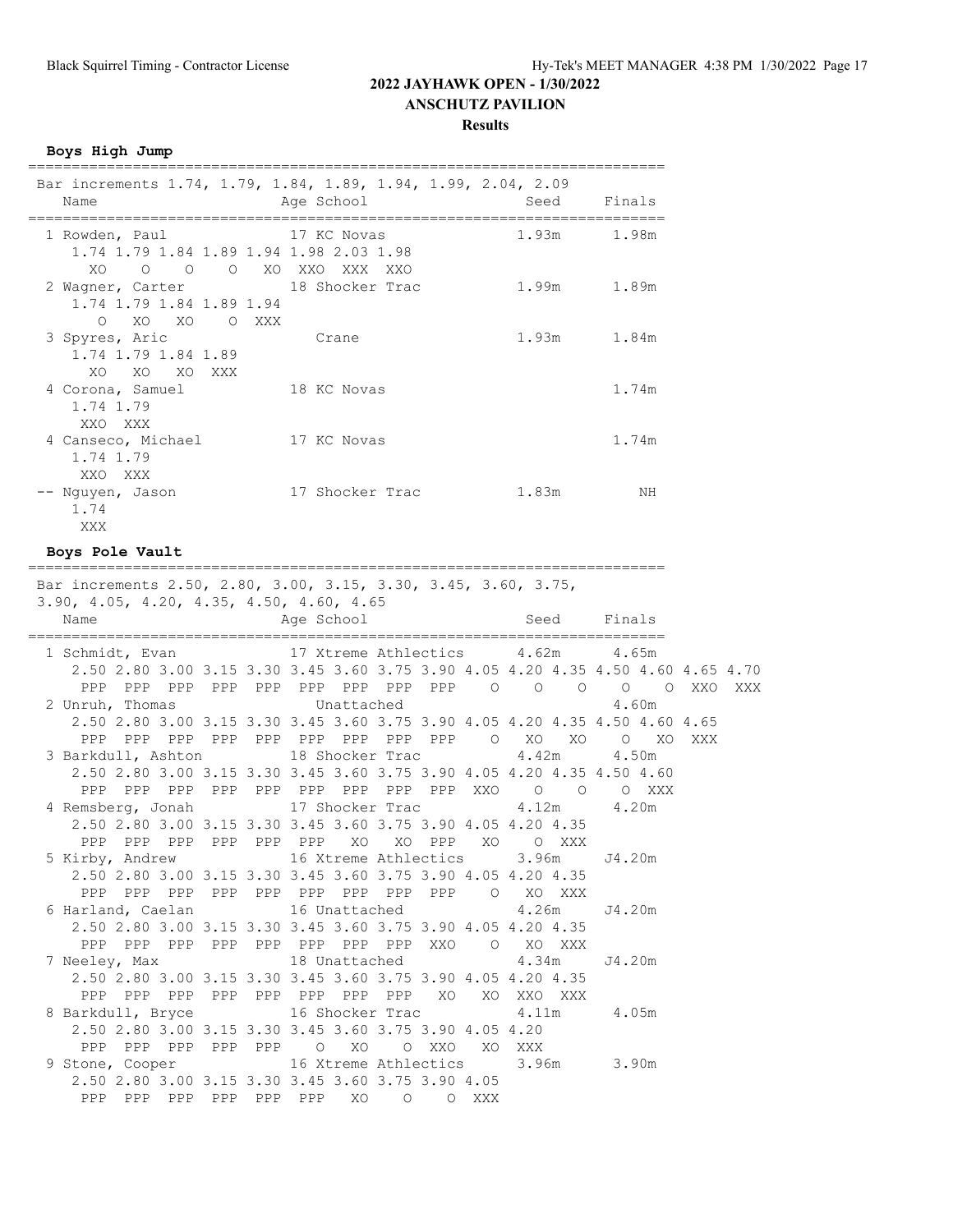# **....Boys Pole Vault**

|                                         | 10 Owens, Parker 16 Unattached                            | 4.11m J3.90m |    |
|-----------------------------------------|-----------------------------------------------------------|--------------|----|
|                                         | 2.50 2.80 3.00 3.15 3.30 3.45 3.60 3.75 3.90 4.05         |              |    |
|                                         | PPP PPP PPP PPP PPP PPP 0 0 XO XXX                        |              |    |
|                                         | 11 Quarles, Ian and 16 Unattached 3.85m 3.90m             |              |    |
|                                         | 2.50 2.80 3.00 3.15 3.30 3.45 3.60 3.75 3.90 4.05         |              |    |
|                                         | PPP PPP PPP PPP PPP PPP PPP PPP XXO XXX                   |              |    |
|                                         | 12 Lawler, Jackson 16 Unattached                          | 3.35m J3.90m |    |
|                                         | 2.50 2.80 3.00 3.15 3.30 3.45 3.60 3.75 3.90 4.05         |              |    |
|                                         | PPP PPP PPP PPP PPP PPP XXO XO XXO XXX                    |              |    |
|                                         | 13 Schmidt, Logan 17 Xtreme Athlectics 4.26m 3.75m        |              |    |
|                                         | 2.50 2.80 3.00 3.15 3.30 3.45 3.60 3.75 3.90              |              |    |
|                                         | PPP PPP PPP PPP PPP PPP PPP O XXX                         |              |    |
|                                         | 14 Collins, Spencer 16 Xtreme Athlectics 3.66m J3.75m     |              |    |
|                                         | 2.50 2.80 3.00 3.15 3.30 3.45 3.60 3.75 3.90              |              |    |
|                                         | PPP PPP PPP PPP PPP 0 0 XXO XXX                           |              |    |
| 15 Yost, Grant 18 Unattached            |                                                           | 9.00m 3.60m  |    |
| 2.50 2.80 3.00 3.15 3.30 3.45 3.60 3.75 |                                                           |              |    |
| PPP PPP PPP PPP PPP 0 XO XXX            |                                                           |              |    |
|                                         | 15 Manley, Kole    16 Xtreme Athlectics    3.96m    3.60m |              |    |
| 2.50 2.80 3.00 3.15 3.30 3.45 3.60 3.75 |                                                           |              |    |
| PPP PPP PPP PPP PPP PPP XO XXX          |                                                           |              |    |
|                                         | 17 heying, seth 16 Extreme Athletes 3.50m 3.45m           |              |    |
| 2.50 2.80 3.00 3.15 3.30 3.45 3.60      |                                                           |              |    |
| PPP PPP PPP PPP PPP XXO XXX             |                                                           |              |    |
|                                         | 18 Ratzlaff, Carson 15 Extreme Athletes 3.45m 3.30m       |              |    |
| 2.50 2.80 3.00 3.15 3.30 3.45           |                                                           |              |    |
| PPP 0 0 0 XO XXX                        |                                                           |              |    |
| 19 Heck, Gabe                           | 14 Unattached 3.20m 3.15m                                 |              |    |
| 2.50 2.80 3.00 3.15 3.30                |                                                           |              |    |
| PPP 0 0 XO XXX                          |                                                           |              |    |
| 20 Smith, Jordan                        | 16 Pure Talent Elite 2.59m 3.00m                          |              |    |
| 2.50 2.80 3.00 3.15                     |                                                           |              |    |
| O O XXX<br>PPP                          |                                                           |              |    |
|                                         | 21 O'Grady, Calin 15 Unattached 3.02m J3.00m              |              |    |
| 2.50 2.80 3.00 3.15                     |                                                           |              |    |
| PPP<br>O XO XXX                         |                                                           |              |    |
| -- Doutt, Wyatt                         | 18 Xtreme Athlectics 2.59m                                |              | NH |
| 2.50                                    |                                                           |              |    |
| XXX                                     |                                                           |              |    |
|                                         |                                                           |              |    |

# **Boys Long Jump**

| Three attimpts in preliminary round, top nine advance to final<br>Name | Age School                                          | Seed          | Finals H# |                |
|------------------------------------------------------------------------|-----------------------------------------------------|---------------|-----------|----------------|
| 1 Noland, Luke 17 Unattached<br>6.63m  6.53m  6.63m  6.02m  PASS  PASS |                                                     | 6.85m 6.63m 2 |           |                |
| 2 May, Preston                                                         | 17 Unattached<br>FOUL 6.12m 6.41m 6.07m 6.17m 4.88m | 6.88m 6.41m   |           | $\overline{2}$ |
| 3 Seck, Nathan 18 Shocker Trac<br>6.37m FOUL 4.81m 5.01m PASS PASS     |                                                     | 6.89m         | 6.37m     | -2             |
| 4 Remsberg, Jonah 17 Shocker Trac<br>FOUL 5.89m 6.22m 6.14m FOUL FOUL  |                                                     | 6.47m 6.22m   |           | $\overline{2}$ |
| 5 Lawson, Major                                                        | 18 KC Novas<br>6.13m 5.83m 4.56m 5.87m 5.87m 6.06m  | 6.22m         | 6.13m     | $\mathcal{L}$  |